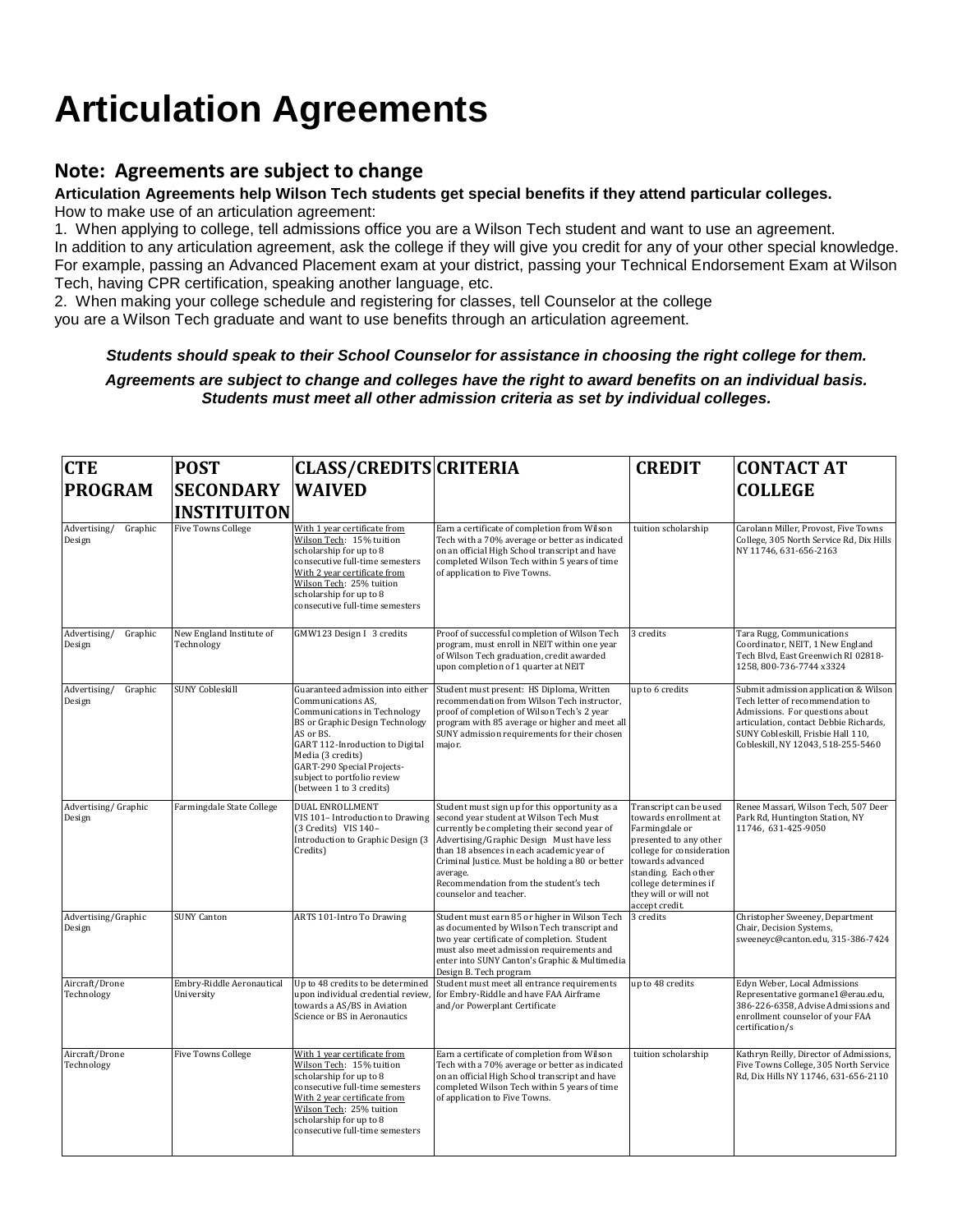| <b>CTE</b>                                                  | <b>POST</b>                                                                                           | <b>CLASS/CREDITS CRITERIA</b>                                                                                                                                                                                                                                                                                                                                                                                               |                                                                                                                                                                                                                                                                                                                                                                                            | <b>CREDIT</b>                                                                                                                                                                                                                            | <b>CONTACT AT</b>                                                                                                                                                                                                                         |
|-------------------------------------------------------------|-------------------------------------------------------------------------------------------------------|-----------------------------------------------------------------------------------------------------------------------------------------------------------------------------------------------------------------------------------------------------------------------------------------------------------------------------------------------------------------------------------------------------------------------------|--------------------------------------------------------------------------------------------------------------------------------------------------------------------------------------------------------------------------------------------------------------------------------------------------------------------------------------------------------------------------------------------|------------------------------------------------------------------------------------------------------------------------------------------------------------------------------------------------------------------------------------------|-------------------------------------------------------------------------------------------------------------------------------------------------------------------------------------------------------------------------------------------|
| <b>PROGRAM</b>                                              | <b>SECONDARY</b><br><b>INSTITUITON</b>                                                                | <b>WAIVED</b>                                                                                                                                                                                                                                                                                                                                                                                                               |                                                                                                                                                                                                                                                                                                                                                                                            |                                                                                                                                                                                                                                          | <b>COLLEGE</b>                                                                                                                                                                                                                            |
| Aircraft/Drone<br>Technology                                | Vaughn College of<br>Aeronautics                                                                      | up to 30 credits towards AAS or<br><b>BS Aviation Maintenance Degree</b><br>or BS Aviation Maintenance<br>Management                                                                                                                                                                                                                                                                                                        | Student must complete Part 147 AMT program<br>successfully at Wilson Tech, earn Airframe and<br>Powerplant certificates, and meet all Vaughn<br>College admission requirements                                                                                                                                                                                                             | up to 30 credits                                                                                                                                                                                                                         | Vice<br>Sharon DeVivo,<br>President, Vaughn College, 86-01 23rd<br>Ave, Flushing NY 11369, 718-429-<br>6600Advise Admissions and your<br>enrollment counselor when registering<br>for classes of intention to get credit for<br>licenses. |
| All Wilson Tech CTE<br>Programs                             | Western Suffolk BOCES Full-<br>Time Adult Programs                                                    | All students who graduate from a<br>2 year Wilson Tech High School<br>Program and enter a Full-Time<br>Western Suffolk BOCES Adult<br>Program can apply for a Career<br>Pathways Scholarship                                                                                                                                                                                                                                | Successful completion of a two year Wilson<br>Tech High School Program as evidenced by a<br>two year certificate of completion. All other<br>entrance requirements for program must be<br>met. Career Pathway Scholarship Application.                                                                                                                                                     |                                                                                                                                                                                                                                          | Ila Gaffney, Career Counselor, Western<br>Suffolk BOCES, 152 Laurel Hill Rd,<br>Northport NY 11768, 631-261-3600                                                                                                                          |
| All Wilson Tech CTE<br>Programs                             | Western Suffolk BOCES:<br>LPN, Surgical Technology,<br>Radiologic Technology or<br>Sonography Program | All students who graduate from a<br>2 year Wilson Tech High School<br>Program and apply to one of the<br>following Western Suffolk<br><b>BOCES-ADULT Health Careers</b><br>Programs (Diagnostic Medical<br>Sonography, Licensed Practical<br>Nursing, Surgical Technology or<br>Radiologic Technology) will have<br>their application fee waived and<br>be able to take the pre-entrance<br>exam for a reduced fee of \$75. | Successful completion of a two year Wilson<br>Tech High School Program as evidenced by a<br>two year certificate of completion. All other<br>entrance requirements for program must be<br>met. Career Pathway Scholarship Application.                                                                                                                                                     |                                                                                                                                                                                                                                          | RoseMary Nagler, Assistant Principal<br>of Health Careers, 152 Laurel Hill Rd,<br>Northport NY 11768, 631-261-3600                                                                                                                        |
| Architectural and Interior<br>Design/CAD                    | Farmingdale State College                                                                             | <b>DUAL ENROLLMENT</b><br>ARC 101 Introduction to<br>Architecture & Construction (3<br>credits).                                                                                                                                                                                                                                                                                                                            | Student must sign up for this opportunity as a<br>second year student at Wilson Tech and must<br>currently be completing their second year of<br>Criminal Justice. Must have less than 18<br>absences in each academic year of Architectura<br>Design/CAD. Must be holding a 80 or better<br>average.<br>Recommendation from the student's tech<br>counselor and teacher.                  | Transcript can be used<br>towards enrollment at<br>Farmingdale or<br>presented to any other<br>college for consideration<br>towards advanced<br>standing. Each other<br>college determines if<br>they will or will not<br>accept credit. | Renee Massari, Wilson Tech, 507 Deer<br>Park Rd, Huntington Station, NY<br>11746, 631-425-9050                                                                                                                                            |
| Architectural and Interior Five Towns College<br>Design/CAD |                                                                                                       | With 1 year certificate from<br>Wilson Tech: 15% tuition<br>scholarship for up to 8<br>consecutive full-time semesters<br>With 2 year certificate from<br>Wilson Tech: 25% tuition<br>scholarship for up to 8<br>consecutive full-time semesters                                                                                                                                                                            | Earn a certificate of completion from Wilson<br>Tech with a 70% average or better as indicated<br>on an official High School transcript and have<br>completed Wilson Tech within 5 years of time<br>of application to Five Towns.                                                                                                                                                          | tuition scholarship                                                                                                                                                                                                                      | Kathryn Reilly, Director of Admissions,<br>Five Towns College, 305 North Service<br>Rd, Dix Hills NY 11746, 631-656-2110                                                                                                                  |
| Architectural and Interior<br>Design/CAD                    | Island Drafting and<br>Technical Institute                                                            | Scholarship                                                                                                                                                                                                                                                                                                                                                                                                                 | Student must earn 2 year certificate of<br>completion with minimum of a B average, have<br>written recommendation of WT instructor,<br>submit portfolio of work completed at Wilson<br>Tech and meet all admission requirements for<br>the Drafting program                                                                                                                                | \$1000 scholarship over<br>course of two year<br>enrollment                                                                                                                                                                              | Patricia Hausfeld, Dean Island Drafting<br>and Technical Institute, 128 Broadway,<br>Amityville, NY 11701, 631-691-8733                                                                                                                   |
| Architectural and Interior<br>Design/CAD                    | New England Institute of<br>Technology                                                                | ABT112 Technical Drafting &<br>Graphic Communications;<br>ABT114 Intro to CAD and if going<br>into Architectural Building<br><b>Engineering Technology</b><br>Associates Degree Program:<br>ABT115 Introduction to<br>Structures                                                                                                                                                                                            | Minimum Wilson Tech grade of B+; acceptance<br>into NEIT's Interior Design Technology<br>Associates Degree Program or Architectural<br>Building Engineering Technology Associate<br>Degree Program; official transcript; must enroll the final quarter of<br>within 1 yr of HS graduation                                                                                                  | 7 credits, students will<br>get a tuition reduction<br>for transferred credits<br>which will be applied in<br>curriculum at NEIT                                                                                                         | Tara Rugg, Communications<br>Coordinator, NEIT, 1 New England<br>Tech Blvd, East Greenwich RI 02818-<br>1258, 800-736-7744 x3324                                                                                                          |
| Architectural and Interior SUNY Canton<br>Design/CAD        |                                                                                                       | SOET 116-Introduction to<br>Computer Aided Drafting and<br>Design (2 credits)                                                                                                                                                                                                                                                                                                                                               | Students must submit BOCES transcript<br>showing successful completion of Carpentry<br>class with minimum of 90% GPA. Students<br>must also be accepted and enrolled in SUNY<br>Canton's Construction Technology Management<br>A.A.S. Degree Program, Civil Engineering<br>Technology A.A.S. Degree Program or Civil and<br>Environmental Engineering Technology B. Tech<br>Degree Program | 2 credits                                                                                                                                                                                                                                | Dr. Adrienne Rygel, Department Chair,<br>Civil & Construction Technology, 315-<br>386-7163, Rygela@canton.edu                                                                                                                             |
| Architectural and Interior SUNY Delhi<br>Design/CAD         |                                                                                                       | CADD112 Dimensioning and<br>Tolerancing CADD 151<br>Production Drawings CADD 111<br><b>Fundamentals of Drafting</b>                                                                                                                                                                                                                                                                                                         | WT instructor letter of rec; must successfully<br>complete one semester at Delhi before<br>articulated credit is awarded                                                                                                                                                                                                                                                                   | 9 credits                                                                                                                                                                                                                                | Mr. Philip Hubbard, Dean of<br>Technology, SUNY Delhi, Delhi, NY<br>13753, 607-746-4073                                                                                                                                                   |
| Audio Production                                            | <b>Five Towns College</b>                                                                             | With 1 year certificate from<br>Wilson Tech: 15% tuition<br>scholarship for up to 8<br>consecutive full-time semesters<br>and AUD 101 Audio Recording<br>Theory and With 2 year<br>certificate from Wilson Tech:<br>25% tuition scholarship for up to<br>8 consecutive full-time semesters<br>and AUD 303 MIDI Applications                                                                                                 | Earn a certificate of completion from Wilson<br>Tech with a 70% average or better as indicated<br>on an official High School transcript and have<br>completed Wilson Tech within 5 years of time<br>of application to Five Towns. Advanced<br>standing credits must be applicable towards<br>degree program chosen                                                                         | up to 6 credits and<br>tuition scholarship                                                                                                                                                                                               | Kathryn Reilly, Director of Admissions,<br>Five Towns College, 305 North Service<br>Rd, Dix Hills NY 11746, 631-656-2110                                                                                                                  |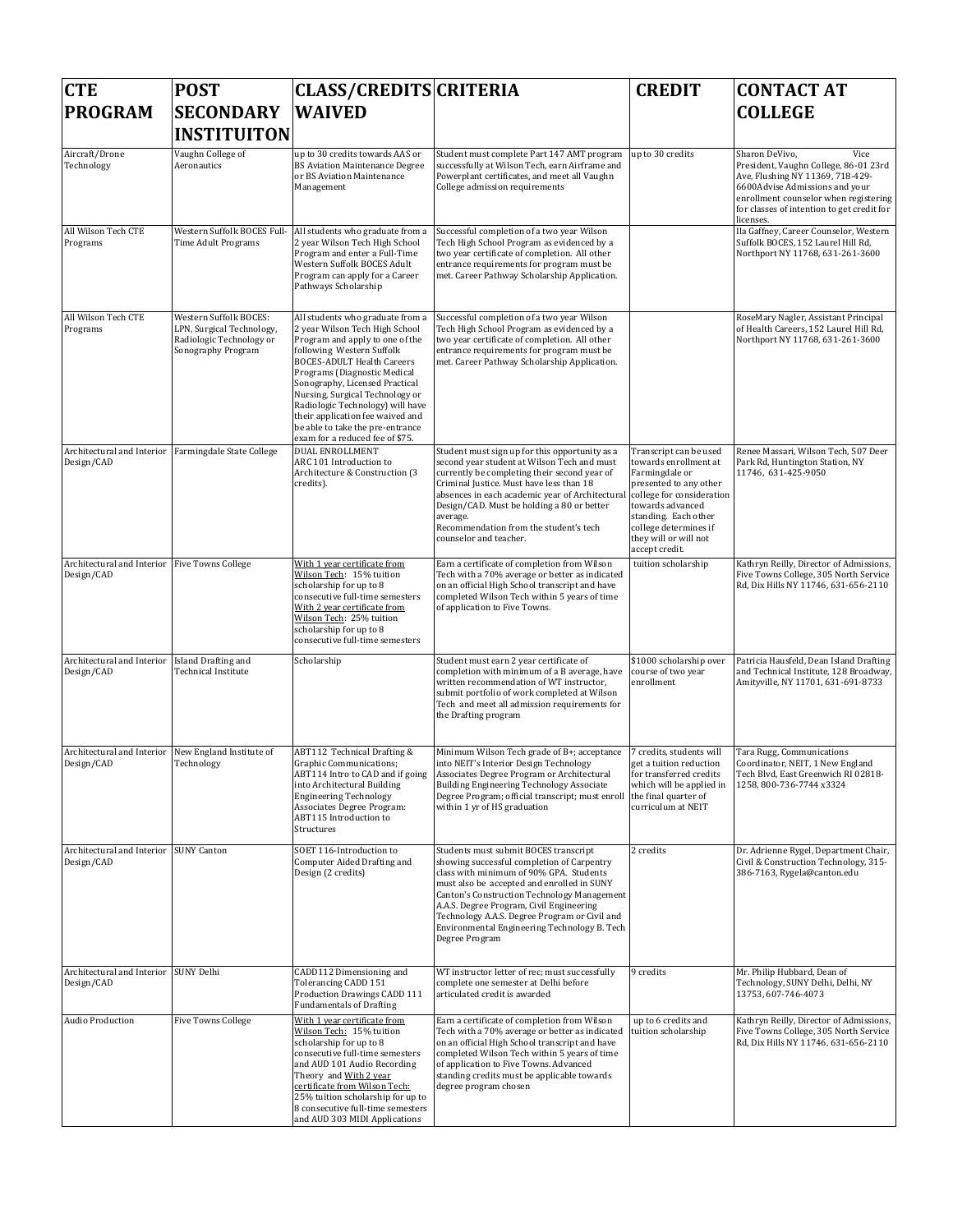| <b>CTE</b>       | <b>POST</b>                                                      | <b>CLASS/CREDITS CRITERIA</b>                                                                                                                                                                                                                                                                                        |                                                                                                                                                                                                                                                                                                                                                                                                                                                                                                        | <b>CREDIT</b>                              | <b>CONTACT AT</b>                                                                                                                                                                                                                  |
|------------------|------------------------------------------------------------------|----------------------------------------------------------------------------------------------------------------------------------------------------------------------------------------------------------------------------------------------------------------------------------------------------------------------|--------------------------------------------------------------------------------------------------------------------------------------------------------------------------------------------------------------------------------------------------------------------------------------------------------------------------------------------------------------------------------------------------------------------------------------------------------------------------------------------------------|--------------------------------------------|------------------------------------------------------------------------------------------------------------------------------------------------------------------------------------------------------------------------------------|
| <b>PROGRAM</b>   | <b>SECONDARY</b><br><b>INSTITUITON</b>                           | <b>WAIVED</b>                                                                                                                                                                                                                                                                                                        |                                                                                                                                                                                                                                                                                                                                                                                                                                                                                                        |                                            | <b>COLLEGE</b>                                                                                                                                                                                                                     |
| Audio Production | New England Institute of<br>Technology                           | COM136 Audio Recording                                                                                                                                                                                                                                                                                               | Minimum Wilson Tech grade of B+; acceptance<br>into NEIT; official transcript; must enroll within<br>1 yr of HS graduation                                                                                                                                                                                                                                                                                                                                                                             | 3 credits                                  | Tara Rugg, Communications<br>Coordinator, NEIT, 1 New England<br>Tech Blvd, East Greenwich RI 02818-<br>1258, 800-736-7744 x3324                                                                                                   |
| Audio Production | <b>SUNY Cobleskill</b>                                           | Guaranteed admission to AS of<br>Communications, BS of<br>Communication with Technology<br>major, AA in Graphic Design<br>Technology or BS in Graphic<br>Design Technology. COM260-The<br>Art of Audio/Video Edit (3<br>credits) COM290-Special Projects<br>in Communication (1-3 credits<br>AFTER PORTFOLIO REVIEW) | Successful completion of WT curriculum with<br>an 85avg; WT instructor letter of rec; must<br>meet other admissions requirements; including<br>high school diploma.                                                                                                                                                                                                                                                                                                                                    | up to 6 credits                            | Submit admission application & Wilson<br>Tech letter of recommendation to<br>Admissions. For questions about<br>articulation, contact Debbie Richards,<br>SUNY Cobleskill, Frisbie Hall 110,<br>Cobleskill, NY 12043, 518-255-5460 |
| Audio Production | The New England Institute<br>of Art                              | AMT 101-Audio Tech 1<br>AMT 170 Audio Recording 1                                                                                                                                                                                                                                                                    | Student to show copy of 2 year certificate of<br>completion from Wilson Tech with minimum B<br>minus average. Student must meet NEIA<br>admission requirements and be accepted as a<br>degree seeking student within 24 months of HS<br>graduation. Student must submit an<br>application for articulated credit to NEiA<br>Transfer Credit Coordinator to include: HS<br>transcript showing grades and graduation date,<br>letter of recommendation from Wilson Tech<br>teacher on school letterhead. | 6 credits                                  | Robert Sendras, Transfer<br>Credit/Articulation Coordinator, The<br>New England Institute of Art, 10<br>Brookline Place West, Brookline MA<br>02445, 617-582-4616                                                                  |
| Auto Body Repair | <b>Five Towns College</b>                                        | With 1 year certificate from<br>Wilson Tech: 15% tuition<br>scholarship for up to 8<br>consecutive full-time semesters<br>With 2 year certificate from<br>Wilson Tech: 25% tuition<br>scholarship for up to 8<br>consecutive full-time semesters                                                                     | Earn a certificate of completion from Wilson<br>Tech with a 70% average or better as indicated<br>on an official High School transcript and have<br>completed Wilson Tech within 5 years of time<br>of application to Five Towns.                                                                                                                                                                                                                                                                      | tuition scholarship                        | Kathryn Reilly, Director of Admissions,<br>Five Towns College, 305 North Service<br>Rd, Dix Hills NY 11746, 631-656-2110                                                                                                           |
| Auto Body Repair | Lincoln Technical Institute<br>Premier East Windsor CT<br>Campus | Advanced standing TBD through<br>Dean evaluation                                                                                                                                                                                                                                                                     | Must have a minimum of 80 average, receive a<br>WT certificate of completion and teacher<br>recommendation                                                                                                                                                                                                                                                                                                                                                                                             | To be determined upon<br>transcript review | HS Admissions Rep, 97 Newberry Rd,<br>East Windsor, CT 06088, 800-243-<br>4242                                                                                                                                                     |
| Auto Body Repair | Morrisville State College                                        | Auto 110:Summer Work<br>Experience class waived and 1<br>credit for AUTO 138 Career<br>Awareness                                                                                                                                                                                                                     | By the end of the first week of first semester at<br>SUNY Morrisville, student must show proof of<br>CTE Technical Endorsement Seal and copy of<br>there 2 year certificate of completion to<br>Morrisville prior to starting classes with letter<br>of recommendation of Wilson Tech instructor.<br>Credit will be awarded after first year of<br>Morrisville studies if a 2.0 GPA is maintained.<br>Student must have completed Wilson Tech<br>between June 2021 and June 2023.                      | 4 credits                                  | Raymond Grabowski, Division of<br>Agriculture and Automotive<br>Technology, Morrisville State<br>College, PO Box 901, Morrisville, NY<br>13408, 315-684-6079                                                                       |
| Auto Body Repair | NYADI The College of<br>Automotive and Diesel<br>Technology      | AT100 Performance<br>Fundamentals (3 credits)<br>AT101 Engine Repair (3 credits)                                                                                                                                                                                                                                     | Student must have High School Diploma,<br>Wilson Tech Certificate of Completion with<br>80% minimum GPA on transcript and attend<br>NYADI within two years of graduation from<br>Wilson Tech                                                                                                                                                                                                                                                                                                           | 6 credits                                  | Diego Pinguil, Admissions, NYADI, 178-<br>18 Liberty Ave, Jamaica, NY 11433,<br>718-658-0006                                                                                                                                       |
| Auto Body Repair | Ohio Technical College                                           | Max of 4 courses; students<br>granted advanced placement and<br>a corresponding tuition credit for<br>each test they pass                                                                                                                                                                                            | Graduation; earn at least 1 ASE Certification<br>(fax certif. from WS BOCES); must enroll within<br>1 yr of Completing HS; see contract for<br>additional criteria                                                                                                                                                                                                                                                                                                                                     | TBD                                        | Fom King, Director of Enrollment, Ohio<br>Technical College, 1374 East 51st St,<br>Cleveland, OH 44103, 216-881-1700                                                                                                               |
| Auto Body Repair | Western Suffolk BOCES<br>Auto Technology Program                 | Tuition reduction of \$500 upon<br>entry into Western Suffolk BOCES<br>Full-time Adult Automotive<br>Training program                                                                                                                                                                                                | Successful completion of two year Wilson Tech<br>high school Auto Body program                                                                                                                                                                                                                                                                                                                                                                                                                         | \$500 tuition reduction                    | Ila Gaffney, Career Counselor, Western<br>Suffolk BOCES, 152 Laurel Hill Rd,<br>Northport NY 11768, 631-261-3600                                                                                                                   |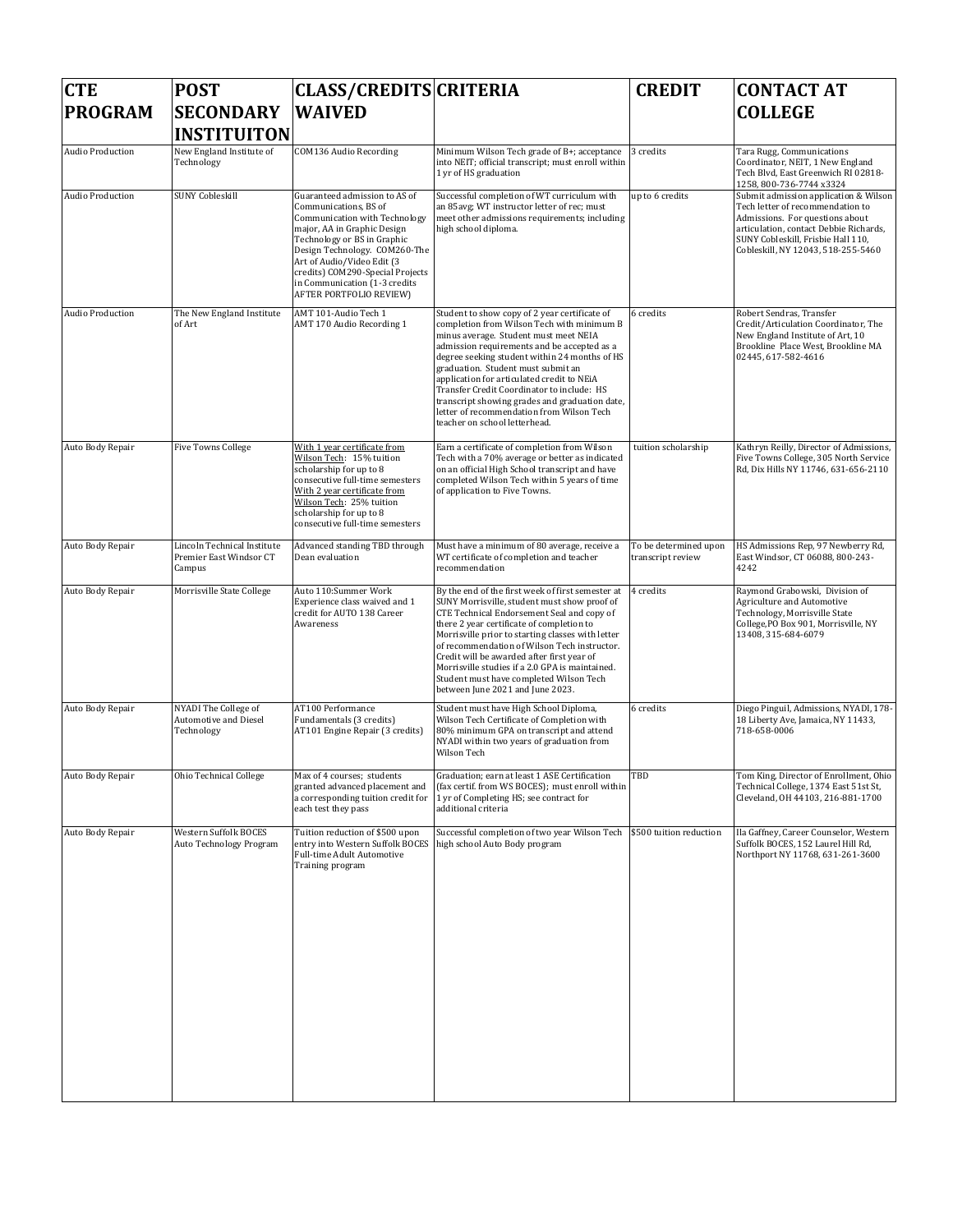| <b>CTE</b>                                           | <b>POST</b>                                                      | <b>CLASS/CREDITS CRITERIA</b>                                                                                                                                                                                                                                                                                                                                                                          |                                                                                                                                                                                                                                                                                                                                                                                                                                                                                                                                                                                                                                                                                                                                                                                    | <b>CREDIT</b>                                                                                                                                                                                                                                                                                 | <b>CONTACT AT</b>                                                                                                                                                                      |
|------------------------------------------------------|------------------------------------------------------------------|--------------------------------------------------------------------------------------------------------------------------------------------------------------------------------------------------------------------------------------------------------------------------------------------------------------------------------------------------------------------------------------------------------|------------------------------------------------------------------------------------------------------------------------------------------------------------------------------------------------------------------------------------------------------------------------------------------------------------------------------------------------------------------------------------------------------------------------------------------------------------------------------------------------------------------------------------------------------------------------------------------------------------------------------------------------------------------------------------------------------------------------------------------------------------------------------------|-----------------------------------------------------------------------------------------------------------------------------------------------------------------------------------------------------------------------------------------------------------------------------------------------|----------------------------------------------------------------------------------------------------------------------------------------------------------------------------------------|
| <b>PROGRAM</b>                                       | <b>SECONDARY</b>                                                 | <b>WAIVED</b>                                                                                                                                                                                                                                                                                                                                                                                          |                                                                                                                                                                                                                                                                                                                                                                                                                                                                                                                                                                                                                                                                                                                                                                                    |                                                                                                                                                                                                                                                                                               | <b>COLLEGE</b>                                                                                                                                                                         |
|                                                      | <b>INSTITUITON</b>                                               |                                                                                                                                                                                                                                                                                                                                                                                                        |                                                                                                                                                                                                                                                                                                                                                                                                                                                                                                                                                                                                                                                                                                                                                                                    |                                                                                                                                                                                                                                                                                               |                                                                                                                                                                                        |
| Auto Body Repair and<br><b>Automotive Technology</b> | Alfred State College                                             | Students who articulate with<br>Alfred qualify to have select<br>course requirements waived. This<br>does not mean an entire class or<br>entire credit will be granted, only<br>portions of a class. Each student<br>will be involved in the process of<br>selecting waived requirements in<br>the freshman year. The NATEF<br>task lists applicable to a<br>curriculum will provide the<br>framework. | Students accepted into an Alfred State<br>Automotive Trades program must present the<br>following items to their Alfred State Advisor<br>within 5 days of starting first semester: (Please within the course,<br>note: It is recommended you contact your<br>advisor as soon as you graduate Wilson Tech to<br>submit these items!)<br>-Copy of High School Transcript with minimum<br>average 80% in Wilson Tech class<br>-Letter of Recommendation from your Wilson<br>Tech instructor<br>-Copy of employability profile from Wilson<br>Tech and any certifications you have such as<br>NYS Inspection License, NATEF student<br>certification, etc.<br>-Alfred State Articulation Agreement<br>Completion form signed by your Wilson Tech<br>teacher                            | Students released from<br>certain requirements<br>could pursue extra credit<br>resulting in a higher<br>grade. Students also<br>have the option to access<br>other courses within the<br>department, even those<br>outside the curriculum,<br>in order to broaden<br>his/her experience base. | Patty Lewis-Brownell<br><b>Alfred State</b><br>Wellsville Student Services<br>2530 River Road<br>Wellsville, NY 14895<br>lewispm@alfredstate.edu<br>P: 607-587-3111<br>F: 607-587-3196 |
| Automotive Technology                                | <b>Five Towns College</b>                                        | With 1 year certificate from<br>Wilson Tech:   15% tuition<br>scholarship for up to 8<br>consecutive full-time semesters<br>With 2 year certificate from<br>Wilson Tech: 25% tuition<br>scholarship for up to 8<br>consecutive full-time semesters                                                                                                                                                     | Earn a certificate of completion from Wilson<br>Tech with a 70% average or better as indicated<br>on an official High School transcript and have<br>completed Wilson Tech within 5 years of time<br>of application to Five Towns.                                                                                                                                                                                                                                                                                                                                                                                                                                                                                                                                                  | tuition scholarship                                                                                                                                                                                                                                                                           | Kathryn Reilly, Director of Admissions,<br>Five Towns College, 305 North Service<br>Rd, Dix Hills NY 11746, 631-656-2110                                                               |
| <b>Automotive Technology</b>                         | Alfred State College                                             | Students who articulate with<br>Alfred qualify to have select<br>course requirements waived. This<br>does not mean an entire class or<br>entire credit will be granted, only<br>portions of a class. Each student<br>will be involved in the process of<br>selecting waived requirements in<br>the freshman year. The NATEF<br>task lists applicable to a<br>curriculum will provide the<br>framework. | Students accepted into an Alfred State<br>Automotive Trades program must present the<br>following items to their Alfred State Advisor<br>within 5 days of starting first semester: (Please<br>note: It is recommended you contact your<br>advisor as soon as you graduate Wilson Tech to grade. Students also<br>submit these items!)<br>-Copy of High School Transcript with minimum other courses within the<br>average 80% in Wilson Tech class<br>-Letter of Recommendation from your Wilson<br>Tech instructor<br>-Copy of employability profile from Wilson<br>Tech and any certifications you have such as<br>NYS Inspection License, NATEF student<br>certification, etc.<br>-Alfred State Articulation Agreement<br>Completion form signed by your Wilson Tech<br>teacher | Students released from<br>certain requirements<br>could pursue extra credit<br>within the course,<br>resulting in a higher<br>have the option to access<br>department, even those<br>outside the curriculum,<br>in order to broaden<br>his/her experience base.                               | Patty Lewis-Brownell<br>Alfred State<br>Wellsville Student Services<br>2530 River Road<br>Wellsville, NY 14895<br>lewispm@alfredstate.edu<br>P: 607-587-3111<br>F: 607-587-3196        |
| <b>Automotive Technology</b>                         | Lincoln Technical Institute<br>Premier East Windsor CT<br>Campus | Advanced standing TBD through<br>Dean evaluation                                                                                                                                                                                                                                                                                                                                                       | Must have a minimum of 80 average, receive a<br>WT certificate of completion and teacher<br>recommendation                                                                                                                                                                                                                                                                                                                                                                                                                                                                                                                                                                                                                                                                         | To be determined upon<br>transcript review                                                                                                                                                                                                                                                    | HS Admissions Rep, 97 Newberry Rd,<br>East Windsor, CT 06088, 800-243-<br>4242                                                                                                         |
| <b>Automotive Technology</b>                         | Morrisville State College                                        | Auto 110:Summer Work<br>Experience class waived and 1<br>credit for AUTO 138 Career<br>Awareness                                                                                                                                                                                                                                                                                                       | By the end of the first week of first semester at<br>SUNY Morrisville, student must show proof of<br>CTE Technical Endorsement Seal and copy of<br>there 2 year certificate of completion to<br>Morrisville prior to starting classes with letter<br>of recommendation of Wilson Tech instructor.<br>Credit will be awarded after first year of<br>Morrisville studies if a 2.0 GPA is maintained.<br>Student must have completed Wilson Tech<br>between June 2021 and June 2023.                                                                                                                                                                                                                                                                                                  | 4 credits                                                                                                                                                                                                                                                                                     | Raymond Grabowski, Division of<br>Agriculture and Automotive<br>Technology, Morrisville State<br>College, PO Box 901, Morrisville, NY<br>13408, 315-684-6079                           |
| <b>Automotive Technology</b>                         | New England Institute of<br>Technology                           | TT106 Introduction to Vehicle<br>Maintenance, AUT103<br>Automotive Engines, AUT 104<br>Automotive Engines Lab                                                                                                                                                                                                                                                                                          | Minimum Wilson Tech grade of B+; acceptance<br>into NEIT's Automotive Technology Associate<br>Degree Program; official transcript; must enroll for transferred credits<br>within 1 yr of HS graduation                                                                                                                                                                                                                                                                                                                                                                                                                                                                                                                                                                             | 12 credits, students will<br>get a tuition reduction<br>which will be applied in<br>the final quarter of<br>curriculum at NEIT                                                                                                                                                                | Tara Rugg, Communications<br>Coordinator, NEIT, 1 New England<br>Tech Blvd, East Greenwich RI 02818-<br>1258, 800-736-7744 x3324                                                       |
| <b>Automotive Technology</b>                         | NYADI The College of<br>Automotive and Diesel<br>Technology      | AT100 Performance<br>Fundamentals (3 credits)<br>AT101 Engine Repair (3 credits)                                                                                                                                                                                                                                                                                                                       | Student must have High School Diploma,<br>Wilson Tech Certificate of Completion with<br>80% minimum GPA on transcript and attend<br>NYADI within two years of graduation from<br>Wilson Tech                                                                                                                                                                                                                                                                                                                                                                                                                                                                                                                                                                                       | 6 credits                                                                                                                                                                                                                                                                                     | Diego Pinguil, Admissions, NYADI, 178-<br>18 Liberty Ave, Jamaica, NY 11433,<br>718-658-0006                                                                                           |
| <b>Automotive Technology</b>                         | Ohio Technical College                                           | Students granted advanced<br>placement and a corresponding<br>tuition credit for each test they<br>pass: Max of 4 courses                                                                                                                                                                                                                                                                              | Graduation; earn at least 1 ASE Certification<br>(fax certif. from WS BOCES); must enroll within<br>1 yr of Completing HS; see contract for<br>additional criteria                                                                                                                                                                                                                                                                                                                                                                                                                                                                                                                                                                                                                 | TBD                                                                                                                                                                                                                                                                                           | Tom King, Director of Enrollment, Ohio<br>Technical College, 1374 East 51st St,<br>Cleveland, OH 44103, 216-881-1700                                                                   |
| <b>Automotive Technology</b>                         | <b>Suffolk County Community</b><br>College                       | DUAL ENROLLMENT<br><b>AUT 111 Automotive</b><br>Maintenance and Light Repair 3<br>credits                                                                                                                                                                                                                                                                                                              | Student must sign up for this opportunity as a<br>second year student at Wilson Tech. Must<br>currently be completing their second year of<br>Auto Technology with less than 18 absences in<br>each academic year and an 80 or better<br>average. Recommendation from the student's<br>tech counselor and teacher are required.                                                                                                                                                                                                                                                                                                                                                                                                                                                    | Transcript can be used<br>towards enrollment at<br>SCCC or presented to any<br>other college for<br>consideration towards<br>advanced standing. Each<br>other college determines<br>if they will or will not<br>accept credit.                                                                | Renee Massari, Wilson Tech, 507 Deer<br>Park Rd, Huntington Station, NY<br>11746, 631-425-9050                                                                                         |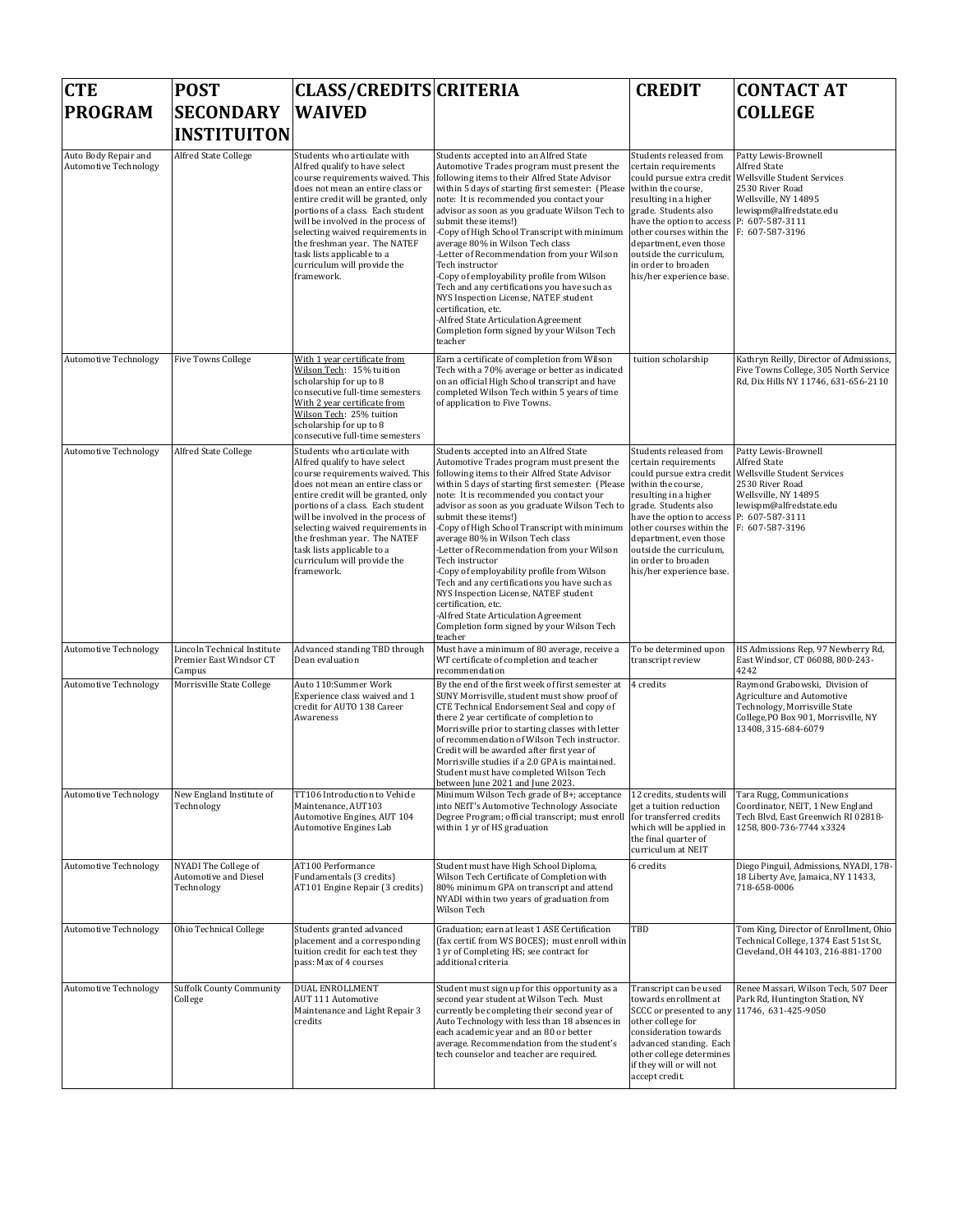| <b>CTE</b><br><b>PROGRAM</b>                  | <b>POST</b><br><b>SECONDARY</b>                            | <b>CLASS/CREDITS CRITERIA</b><br><b>WAIVED</b>                                                                                                                                                                                                                                                                                                                                                                                                                                                                                                                                                          |                                                                                                                                                                                                                                                                                                                                                                                                                                                                                                                                                                                                                                                                        | <b>CREDIT</b>                                                                                                                                                                                                                                                 | <b>CONTACT AT</b><br><b>COLLEGE</b>                                                                                                                                            |
|-----------------------------------------------|------------------------------------------------------------|---------------------------------------------------------------------------------------------------------------------------------------------------------------------------------------------------------------------------------------------------------------------------------------------------------------------------------------------------------------------------------------------------------------------------------------------------------------------------------------------------------------------------------------------------------------------------------------------------------|------------------------------------------------------------------------------------------------------------------------------------------------------------------------------------------------------------------------------------------------------------------------------------------------------------------------------------------------------------------------------------------------------------------------------------------------------------------------------------------------------------------------------------------------------------------------------------------------------------------------------------------------------------------------|---------------------------------------------------------------------------------------------------------------------------------------------------------------------------------------------------------------------------------------------------------------|--------------------------------------------------------------------------------------------------------------------------------------------------------------------------------|
|                                               | <b>INSTITUITON</b><br><b>SUNY Canton</b>                   | Auto 101-Automotive Service-2                                                                                                                                                                                                                                                                                                                                                                                                                                                                                                                                                                           |                                                                                                                                                                                                                                                                                                                                                                                                                                                                                                                                                                                                                                                                        |                                                                                                                                                                                                                                                               |                                                                                                                                                                                |
| <b>Automotive Technology</b>                  |                                                            | credits<br>Auto 111-<br>Automotive Service Lab-1 credit                                                                                                                                                                                                                                                                                                                                                                                                                                                                                                                                                 | Student must earn 85 or higher in Wilson Tech<br>as documented by Wilson Tech transcript and<br>two year certificate of completion. Students<br>must meet admissions requirements to<br>Automotive Technology AAS program.                                                                                                                                                                                                                                                                                                                                                                                                                                             | 3 credits                                                                                                                                                                                                                                                     | Brandon Baldwin, Curriculum<br>Coordinator, Automotive Technology,<br>SUNY Canton, 34 Cornell Dr, Canton<br>NY 13617,315-379-3866,<br>baldwinb@canton.edu                      |
| <b>Automotive Technology</b>                  | <b>SUNY Delhi</b>                                          | Automotive Electrical I;<br>Automotive Chassis I                                                                                                                                                                                                                                                                                                                                                                                                                                                                                                                                                        | Letter of recommendation from WT instructor<br>certifying demonstrated competencies; student<br>must pass comprehensive exam administered<br>by Delhi; student must complete one semester<br>at Delhi before articulated credit is awarded                                                                                                                                                                                                                                                                                                                                                                                                                             | 8 credits                                                                                                                                                                                                                                                     | Misty Fields, Associate Director of<br>Admissions SUNY Delhi, 271 Bush<br>Hall, Delhi, NY 13753<br>fieldmsr@delhi.edu or 607-746-4546.                                         |
| <b>Automotive Technology</b>                  | Universal Technical Institute   Max of 4 courses; students | granted advanced placement and<br>a corresponding tuition credit for<br>each test they pass                                                                                                                                                                                                                                                                                                                                                                                                                                                                                                             | Graduation; copy of 2 year certificate from WS<br>BOCES; must enroll within 1 yr of Completing<br>HS and take articulation tests prior to<br>completing first course of study; see contract<br>for additional criteria                                                                                                                                                                                                                                                                                                                                                                                                                                                 | \$500 articulation credit<br>towards tuition; advance<br>placement TBD (up to 4<br>courses)                                                                                                                                                                   | Ernie Lombardo, High School<br>Admissions, UTI, 750 Pennsylvania Dr,<br>Exton PA 19341                                                                                         |
| Aviation Science/Flight                       | Colorado Northwestern<br><b>Community College</b>          | Between 4 and 8 credits to be<br>applied to Aviation Technology<br>A.A.S. degree program. 8 credits if<br>student submits Private Pilot<br>Certificate (4 credits for private<br>pilot ground school and 4 credits<br>for private pilot flight) 4 credits<br>if student shows copy of FAA<br>Private Pilot Written Knowledge<br>Exam results with passing score<br>of 80% (4 credits for private pilot<br>ground school). If student has not<br>passed exam yet but is eligible to<br>test and takes exam at Colorado<br>Northwestern Community College<br>and earns 80%, 4 credits will be<br>applied. | Student must show proof of graduation from<br>high school, copy of two year certificate of<br>completion from Wilson Tech with letter of<br>recommendation from Wilson Tech instructor<br>and have maintained a 90% attendance rate<br>and minimum GPA of 2.0 (80%) at Wilson Tech.<br>Student must also submit one of the following;<br>copy of their private pilot certificate, copy of<br>passing score of 80 on FAA private pilot written<br>knowledge exam, ground school training<br>records indicating student met all knowledge,<br>time and endorsement requirements to take<br>the private pilot written exam at Colorado<br>Northwestern Community College. | up to 8                                                                                                                                                                                                                                                       | Dr. David Smith, VP of Instruction &<br>Student Services, Colorado<br>Northwestern Community College, 500<br>Kennedy Dr, Rangely, CO 81648<br>970-675-3293                     |
| <b>Aviation Science/Flight</b>                | Embry-Riddle Aeronautical<br>University                    | Up to 5 credits for Private Pilot<br>Operations and the Private Pilots<br>Licensing course towards BS in<br><b>Aeronautical Science</b>                                                                                                                                                                                                                                                                                                                                                                                                                                                                 | Student must meet all entrance requirements<br>for Embry-Riddle and have FAA Private Pilot<br>Certificate                                                                                                                                                                                                                                                                                                                                                                                                                                                                                                                                                              | Up to 5                                                                                                                                                                                                                                                       | Edyn Weber, Local Admissions<br>Representative gormane1@erau.edu,<br>386-226-6358, Advise Admissions and<br>enrollment counselor of your FAA<br>certification/s                |
| <b>Aviation Science/Flight</b>                | <b>Five Towns College</b>                                  | With 1 year certificate from<br>Wilson Tech: 15% tuition<br>scholarship for up to 8<br>consecutive full-time semesters<br>With 2 year certificate from<br>Wilson Tech: 25% tuition<br>scholarship for up to 8<br>consecutive full-time semesters                                                                                                                                                                                                                                                                                                                                                        | Earn a certificate of completion from Wilson<br>Tech with a 70% average or better as indicated<br>on an official High School transcript and have<br>completed Wilson Tech within 5 years of time<br>of application to Five Towns.                                                                                                                                                                                                                                                                                                                                                                                                                                      | tuition scholarship                                                                                                                                                                                                                                           | Kathryn Reilly, Director of Admissions,<br>Five Towns College, 305 North Service<br>Rd, Dix Hills NY 11746, 631-656-2110                                                       |
| <b>Aviation Science/Flight</b>                | Vaughn College of<br>Aeronautics                           | FLT110 General Aeronautics-4<br>credits                                                                                                                                                                                                                                                                                                                                                                                                                                                                                                                                                                 | Successfully complete the Wilson Tech 2 year<br>program and pass the FAA Private Pilot Written<br>Knowledge Examination<br>Admissions and enrollment counselor of your<br>FAA certification/s                                                                                                                                                                                                                                                                                                                                                                                                                                                                          | 4 credits                                                                                                                                                                                                                                                     | Sharon DeVivo.<br>Vice<br>President, Vaughn College, 86-01 23rd<br>Ave, Flushing NY 11369, 718-429-<br>6600 Admissions and enrollment<br>counselor of your FAA certification/s |
| <b>Business and Hospitality</b><br>Management | <b>Five Towns College</b>                                  | With 1 year certificate from<br>Wilson Tech: 15% tuition<br>scholarship for up to 8<br>consecutive full-time semesters<br>and BUS 111 Business<br>Organization and Management<br>and With 2 year certificate from<br>Wilson Tech: 25% tuition<br>scholarship for up to 8<br>consecutive full-time semesters<br>and BUS 242 Professional Selling<br>and Sales Management                                                                                                                                                                                                                                 | Earn a certificate of completion from Wilson<br>Tech with a 70% average or better as indicated tuition scholarship<br>on an official High School transcript and have<br>completed Wilson Tech within 5 years of time<br>of application to Five Towns. Advanced<br>standing credits must be applicable towards<br>degree program chosen                                                                                                                                                                                                                                                                                                                                 | up to 6 credits and                                                                                                                                                                                                                                           | Kathryn Reilly, Director of Admissions,<br>Five Towns College, 305 North Service<br>Rd, Dix Hills NY 11746, 631-656-2110                                                       |
| <b>Business and Hospitality</b><br>Management | New York Institute of<br>Technology (NYIT)                 | Application Fee Waived (use fee<br>waiver code ADMREP), possibility<br>for scholarship, Up to 9 credits<br>towards BPS in Hospitality<br>Management<br>HOSP 100 Introduction to<br>Hospitality, HOSP 105 Travel &<br>Tourism, HOSP 135 Culinary<br>Theory & Style                                                                                                                                                                                                                                                                                                                                       | Student must earn their Wilson Tech 2 year<br>certificate of completion with 80 GPA and meet<br>all NYIT Admission Requirements for the<br>Hospitality Management BPS Degree Program                                                                                                                                                                                                                                                                                                                                                                                                                                                                                   | Up to 9 credits                                                                                                                                                                                                                                               | James Dunne, Professor of Hospitality<br>Studies, NYIT School of Management,<br>Northern Boulevard<br>P.O.<br>Box 80000ld Westbury, NY 11568-<br>8000, 516.686.1000            |
| <b>Business Hospitality and</b><br>Management | St. Joseph's College-Long<br><b>Island Campus</b>          | DUAL ENROLLMENT<br>HTM 100-Hospitality<br>Management                                                                                                                                                                                                                                                                                                                                                                                                                                                                                                                                                    | Student must sign up for this opportunity as a<br>second year Business and Hospitality<br>Management student at Wilson Tech. Must<br>currently be completing their second year of<br>Business and Hospitality Management. Must<br>have less than 18 absences in each academic<br>year and be holding a 80 or better average.<br>Recommendation from the student's tech<br>counselor and teacher.                                                                                                                                                                                                                                                                       | Transcript can be used<br>towards enrollment at<br>St. Joseph's College-Long<br>Island or presented to<br>any other college for<br>consideration towards<br>advanced standing. Each<br>other college determines<br>if they will or will not<br>accept credit. | Renee Massari, Wilson Tech, 507 Deer<br>Park Rd, Huntington Station, NY<br>11746, 631-425-9050                                                                                 |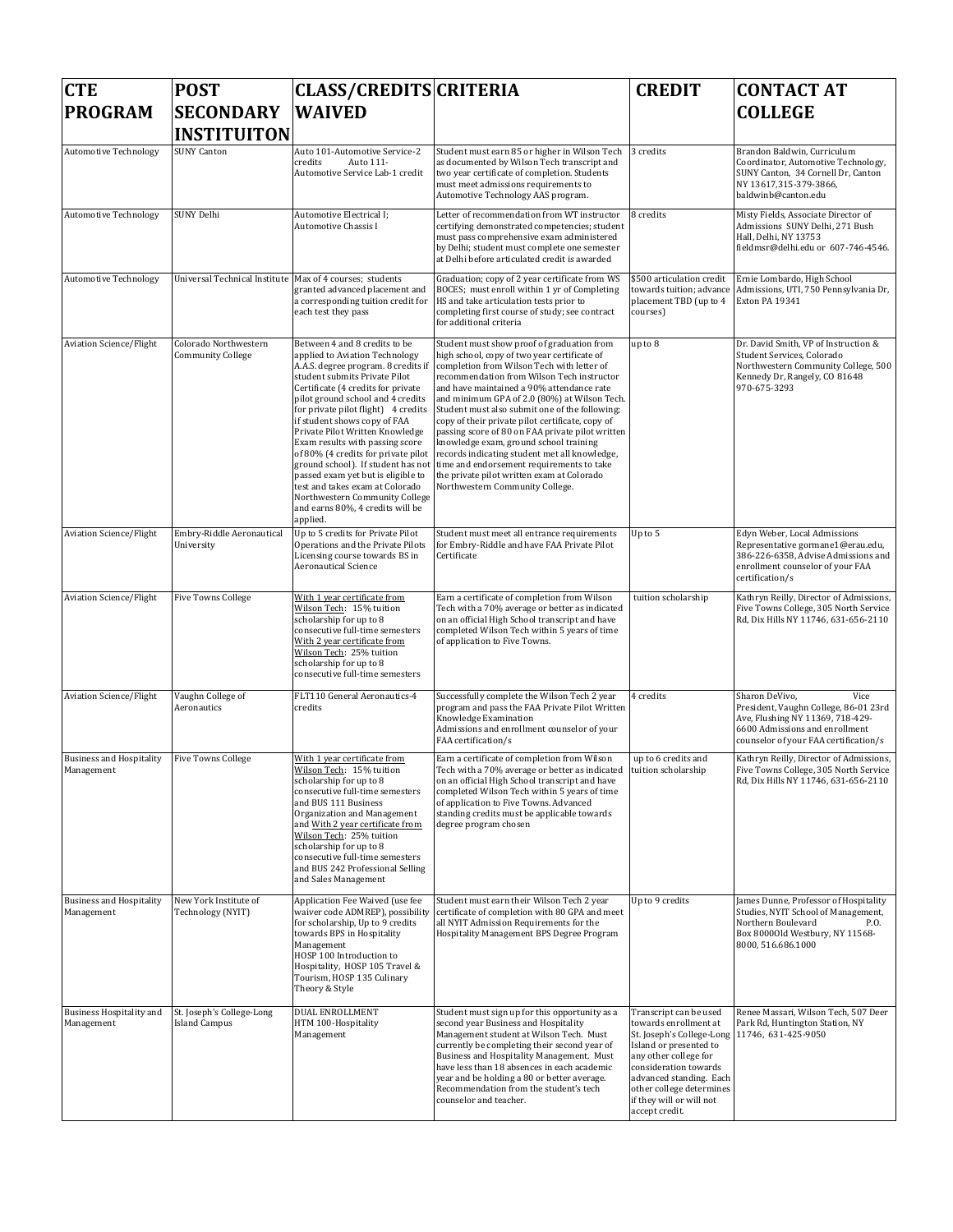| <b>CTE</b>                                    | <b>POST</b>                                       | <b>CLASS/CREDITS CRITERIA</b>                                                                                                                                                                                                                                                                         |                                                                                                                                                                                                                                                                                                                                                                                     | <b>CREDIT</b>                                                                                                                                           | <b>CONTACT AT</b>                                                                                                                      |
|-----------------------------------------------|---------------------------------------------------|-------------------------------------------------------------------------------------------------------------------------------------------------------------------------------------------------------------------------------------------------------------------------------------------------------|-------------------------------------------------------------------------------------------------------------------------------------------------------------------------------------------------------------------------------------------------------------------------------------------------------------------------------------------------------------------------------------|---------------------------------------------------------------------------------------------------------------------------------------------------------|----------------------------------------------------------------------------------------------------------------------------------------|
| <b>PROGRAM</b>                                | <b>SECONDARY</b><br><b>INSTITUITON</b>            | <b>WAIVED</b>                                                                                                                                                                                                                                                                                         |                                                                                                                                                                                                                                                                                                                                                                                     |                                                                                                                                                         | <b>COLLEGE</b>                                                                                                                         |
| Carpentry                                     | Alfred State College                              | BLCT1022 Wood Fabrication<br>Technology I; BLCT1132<br>Estimating I; BLCT3423 Building<br>Construction-Math & Estimating                                                                                                                                                                              | Must meet all Alfred admission requirements;<br>maintain an 85% average in WT program; must<br>submit a work portfolio requesting articulation<br>during the last two weeks of April; letter of<br>recommendation from WT instructor; must<br>earn 85% on proficiency test given by Alfred<br>instructor                                                                            | up to 7 credits                                                                                                                                         | Thomas Murphy, Recruitment and<br>Articulation, 2530 South Brooklyn Ave,<br>Wellsville, NY 14895, 607-587-4133                         |
| Carpentry                                     | <b>Five Towns College</b>                         | With 1 year certificate from<br>Wilson Tech: 15% tuition<br>scholarship for up to 8<br>consecutive full-time semesters<br>With 2 year certificate from<br>Wilson Tech: 25% tuition<br>scholarship for up to 8<br>consecutive full-time semesters                                                      | Earn a certificate of completion from Wilson<br>Tech with a 70% average or better as indicated<br>on an official High School transcript and have<br>completed Wilson Tech within 5 years of time<br>of application to Five Towns.                                                                                                                                                   | tuition scholarship                                                                                                                                     | Kathryn Reilly, Director of Admissions,<br>Five Towns College, 305 North Service<br>Rd, Dix Hills NY 11746, 631-656-2110               |
| Carpentry                                     | New England Institute of<br>Technology            | CR116 Tool and Site Work Lab;<br>CR121 House Framing I Lab                                                                                                                                                                                                                                            | Minimum Wilson Tech grade of B+; acceptance<br>into NEIT's Building Construction Technology<br>Associate Degree Program; official transcript;<br>must enroll within 1 yr of HS graduation                                                                                                                                                                                           | 4 credits students will<br>get a tuition reduction<br>for transferred credits<br>which will be applied in<br>the final quarter of<br>curriculum at NEIT | Tara Rugg, Communications<br>Coordinator, NEIT, 1 New England<br>Tech Blvd, East Greenwich RI 02818-<br>1258, 800-736-7744 x3324       |
| Carpentry                                     | <b>SUNY Canton</b>                                | CONS 112-Wood Structures (3<br>credits)                                                                                                                                                                                                                                                               | Students must submit BOCES transcript<br>showing successful completion of Carpentry<br>class with minimum of 90% GPA, a portfolio<br>detailing construction activities completed and<br>pass the CONS 112 Final Exam Students must<br>also be accepted and enrolled in SUNY Canton's<br>Construction Technology Management A.A.S.<br>Degree Program                                 | 3 credits                                                                                                                                               | Dr. Adrienne Rygel, Department Chair,<br>Civil & Construction Technology, 315-<br>386-7163, Rygela@canton.edu                          |
| Carpentry                                     | SUNY Delhi                                        | CARP130 Light Frame<br>Construction Theory; CARP150<br>Finish Carpentry Theory                                                                                                                                                                                                                        | WT instructor letter of rec; must successfully<br>complete one semester at Delhi before<br>articulated credit is awarded                                                                                                                                                                                                                                                            | 6 credits                                                                                                                                               | Misty Fields, Associate Director of<br>Admissions SUNY Delhi, 271 Bush<br>Hall, Delhi, NY 13753<br>fieldmsr@delhi.edu or 607-746-4546. |
| Certified Personal Trainer Five Towns College |                                                   | With 1 year certificate from<br>Wilson Tech: 15% tuition<br>scholarship for up to 8<br>consecutive full-time semesters<br>With 2 year certificate from<br>Wilson Tech: 25% tuition<br>scholarship for up to 8<br>consecutive full-time semesters                                                      | Earn a certificate of completion from Wilson<br>Tech with a 70% average or better as indicated<br>on an official High School transcript and have<br>completed Wilson Tech within 5 years of time<br>of application to Five Towns.                                                                                                                                                   | tuition scholarship                                                                                                                                     | Kathryn Reilly, Director of Admissions,<br>Five Towns College, 305 North Service<br>Rd, Dix Hills NY 11746, 631-656-2110               |
| Certified Personal Trainer SUNY Canton        |                                                   | HEFI 299-Program Electives (up<br>to 6 credits)                                                                                                                                                                                                                                                       | Students must submit BOCES transcript<br>showing successful completion of Certified<br>Personal Trainer class with minimum of 85 %<br>GPA. Students must also be accepted and<br>enrolled in SUNY Canton's Health and Fitness<br>Promotion BTech Program                                                                                                                            | 6 credits                                                                                                                                               | Dr. Janet Parcell-Mitchell, SUNY<br>Canton, Phone: 315-386-7947,<br>mitchellj@canton.edu                                               |
| <b>Computer Networking</b>                    | <b>Five Towns College</b>                         | With 1 year certificate from<br>Wilson Tech: 15% tuition<br>scholarship for up to 8<br>consecutive full-time semesters<br>and an Elective and With 2 year<br>certificate from Wilson Tech:<br>25% tuition scholarship for up to<br>8 consecutive full-time semesters<br>and COM 141 Computer Literacy | Earn a certificate of completion from Wilson<br>Tech with a 70% average or better as indicated<br>on an official High School transcript and have<br>completed Wilson Tech within 5 years of time<br>of application to Five Towns. Advanced<br>standing credits must be applicable towards<br>degree program chosen                                                                  | up to 6 credits and<br>tuition scholarship                                                                                                              | Kathryn Reilly, Director of Admissions,<br>Five Towns College, 305 North Service<br>Rd, Dix Hills NY 11746, 631-656-2110               |
| <b>Computer Networking</b>                    | Island Drafting and<br><b>Technical Institute</b> | Scholarship                                                                                                                                                                                                                                                                                           | Student must earn 2 year certificate of<br>completion with minimum of a B average, have<br>written recommendation of WT instructor,<br>submit portfolio of work completed at Wilson<br>Tech and meet all admission requirements for<br>the Drafting program                                                                                                                         | \$1000 scholarship over<br>course of two year<br>enrollment                                                                                             | Patricia Hausfeld, Dean Island Drafting<br>and Technical Institute, 128 Broadway,<br>Amityville, NY 11701, 631-691-8733                |
| <b>Computer Networking</b>                    | Monroe College                                    | IT 275-Networking in a Windows<br>Environment (3 credits) Optional<br>IT 120-Computer Hardware (3<br>credits), IT 125-Computer<br>Software (4 credits) with<br>successful completion of A+<br>certification                                                                                           | Be accepted to Monroe College, earn two year<br>certificate of completion from Wilson Tech with<br>minimum GPA of 80, earn high school diploma<br>and provide letter of recommendation from<br>Wilson Tech instructor and proof of having<br>passed Network + Certification Exam. For<br>optional credit consideration student must<br>show proof of having passed A+ Certification | up to 10                                                                                                                                                | <b>LALIE ORTEGA</b><br><b>Admissions Counselor</b><br>370 Main Street<br>New Rochelle, NY 10801<br>914.740.6537                        |
| <b>Computer Networking</b>                    | <b>SUNY Canton</b>                                | CITA 220 Data Communications<br>and Networking Technology -3<br>credits<br>CITA 170 Computer Concepts and<br>Operating Systems-3 credits                                                                                                                                                              | Student must earn 85 or higher in Wilson Tech<br>as documented by Wilson Tech transcript and<br>two year certificate of completion. Student<br>must also meet admission requirements and<br>enter into SUNY Canton's Information<br>Technology (B. Tech), Computer Information<br>Systems (A.A.S). program or Cybersecurity (BS)<br>program                                         | 6 credits                                                                                                                                               | Minhua Wang, Curriculum<br>Coordinator-Computer Information<br>Systems, Cybersecurity, IT, 315-386-<br>7691, wang@canton.edu           |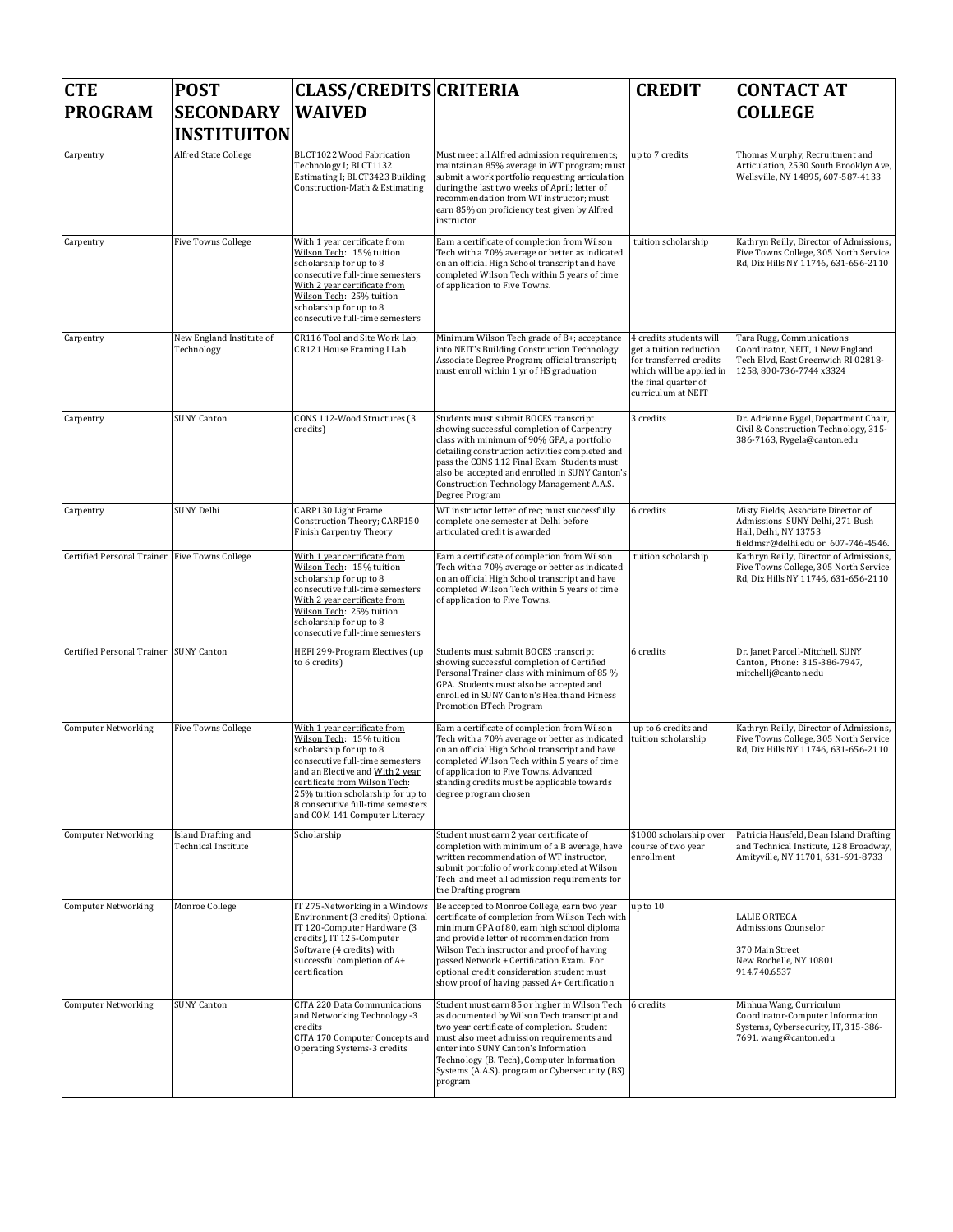| <b>CTE</b>                                             | <b>POST</b>                                                      | <b>CLASS/CREDITS CRITERIA</b>                                                                                                                                                                                                                                                                                     |                                                                                                                                                                                                                                                                                                                                                                                 | <b>CREDIT</b>                              | <b>CONTACT AT</b>                                                                                                                      |
|--------------------------------------------------------|------------------------------------------------------------------|-------------------------------------------------------------------------------------------------------------------------------------------------------------------------------------------------------------------------------------------------------------------------------------------------------------------|---------------------------------------------------------------------------------------------------------------------------------------------------------------------------------------------------------------------------------------------------------------------------------------------------------------------------------------------------------------------------------|--------------------------------------------|----------------------------------------------------------------------------------------------------------------------------------------|
| <b>PROGRAM</b>                                         | <b>SECONDARY</b><br><b>INSTITUITON</b>                           | <b>WAIVED</b>                                                                                                                                                                                                                                                                                                     |                                                                                                                                                                                                                                                                                                                                                                                 |                                            | <b>COLLEGE</b>                                                                                                                         |
| Computer Technology for<br>Business and Game<br>Design | <b>Five Towns College</b>                                        | With 1 year certificate from<br>Wilson Tech: 15% tuition<br>scholarship for up to 8<br>consecutive full-time semesters<br>and Art History Elective and With<br>2 year certificate from Wilson<br>Tech: 25% tuition scholarship for<br>up to 8 consecutive full-time<br>semesters and ICG 125 Design<br>Principles | Earn a certificate of completion from Wilson<br>Tech with a 70% average or better as indicated<br>on an official High School transcript and have<br>completed Wilson Tech within 5 years of time<br>of application to Five Towns. Advanced<br>standing credits must be applicable towards<br>degree program chosen                                                              | up to 6 credits                            | Kathryn Reilly, Director of Admissions,<br>Five Towns College, 305 North Service<br>Rd, Dix Hills NY 11746, 631-656-2110               |
| Computer Technology for<br>Business and Game<br>Design | Monroe College                                                   | IT 100-Introduction to<br>Information Technology (3<br>credits) Optional credit with<br>successful completion of MOUS<br>Exam IT 115-Electronic<br>Spreadsheet (3 credits), IT 130-<br>Database (3 credits), IT 118-<br><b>Integrated Business Applications</b><br>(3 credits)                                    | Be accepted to Monroe College, earn two year<br>certificate of completion from Wilson Tech with<br>minimum GPA of 80, earn high school diploma<br>and provide letter of recommendation from<br>Wilson Tech instructor. For optional credit<br>consideration student must show proof of<br>having passed MOS exams.                                                              | up to 12                                   | <b>LALIE ORTEGA</b><br><b>Admissions Counselor</b><br>370 Main Street<br>New Rochelle, NY 10801<br>914.740.6537                        |
| Computer Technology for<br>Business and Game<br>Design | <b>SUNY Canton</b>                                               | <b>GAME 110-Fundamentals of Game</b><br>Design                                                                                                                                                                                                                                                                    | Students must submit BOCES transcript<br>showing successful completion of computer<br>Game Design class with minimum of 85% GPA.<br>Students must also be accepted and enrolled in<br>SUNY Canton's Game Design and Development<br><b>BS</b> Program                                                                                                                            | 3 credits                                  | SUNY Canton, Curriculum Coordinator:<br>Ryan Hewer, hewer100@canton.edu                                                                |
| <b>Construction Electricity</b>                        | Alfred State College                                             | Residential Lab 1A                                                                                                                                                                                                                                                                                                | Must meet all Alfred admission requirements;<br>maintain an 85% average in WT program; must<br>submit a work portfolio requesting articulation<br>during the last two weeks of April; letter of<br>recommendation from WT instructor: must<br>earn 85% on proficiency test given by Alfred<br>instructor                                                                        | up to 6 credits                            | Thomas Murphy, Recruitment and<br>Articulation, 2530 South Brooklyn Ave,<br>Wellsville, NY 14895, 607-587-4133                         |
| <b>Construction Electricity</b>                        | <b>Electrical Training Center of</b><br>LI                       | Scholarship towards Electrical<br>training program                                                                                                                                                                                                                                                                | Student must have 80% GPA in Wilson Tech,<br>receive their 2 year certificate and enter 600<br>hour program at ETC, Inc within 2 years of high<br>school graduation, letter of recommendation<br>from Wilson Tech teacher, 250-500 word essay<br>answering "Based on your opinion, how would<br>you explain how the building trades affect our<br>economy and quality of life?" | scholarship tuition<br>discount            | Liz Goldner, Compliance Manager,<br>Electrical Training Center, Inc. 65 Elm<br>St, Copiague, NY 11726, 631-226-8021                    |
| <b>Construction Electricity</b>                        | <b>Five Towns College</b>                                        | With 1 year certificate from<br>Wilson Tech: 15% tuition<br>scholarship for up to 8<br>consecutive full-time semesters<br>With 2 year certificate from<br>Wilson Tech: 25% tuition<br>scholarship for up to 8<br>consecutive full-time semesters                                                                  | Earn a certificate of completion from Wilson<br>Tech with a 70% average or better as indicated<br>on an official High School transcript and have<br>completed Wilson Tech within 5 years of time<br>of application to Five Towns.                                                                                                                                               | tuition scholarship                        | Kathryn Reilly, Director of Admissions,<br>Five Towns College, 305 North Service<br>Rd, Dix Hills NY 11746, 631-656-2110               |
| <b>Construction Electricity</b>                        | Lincoln Technical Institute<br>Premier East Windsor CT<br>Campus | advanced standing TBD through<br>Dean evaluation                                                                                                                                                                                                                                                                  | Must have a minimum of 80 average, receive a<br>WT certificate of completion and teacher<br>recommendation                                                                                                                                                                                                                                                                      | To be determined upon<br>transcript review | HS Admissions Rep, 97 Newberry Rd,<br>East Windsor, CT 06088, 800-243-<br>4242                                                         |
| <b>Construction Electricity</b>                        | New England Institute of<br>Technology                           | ELY117 Basic Wiring Techniques<br>Lab-1 credit                                                                                                                                                                                                                                                                    | 2 year Wilson Tech certificate of completion<br>with B average, 6 months of work experience                                                                                                                                                                                                                                                                                     | 1 credit                                   | Tara Rugg, Communications<br>Coordinator, NEIT, 1 New England<br>Tech Blvd, East Greenwich RI 02818-<br>1258, 800-736-7744 x3324       |
| <b>Construction Electricity</b>                        | <b>SUNY Canton</b>                                               | ELEC 141-Industrial Motor<br>Controls                                                                                                                                                                                                                                                                             | Student must earn 85 or higher in Wilson Tech<br>as documented by Wilson Tech transcript and<br>two year certificate of completion. Student<br>must also meet admission requirements and<br>enter into SUNY Canton's Electrical Engineering<br>Technology AAS or BTech program.                                                                                                 | 2 credits                                  | Dr. Stephen Frempong, Curriculum<br>Coordinator-Electrical engineering<br>Technology, 315-386-7211,<br>frempongs@canton.edu            |
| <b>Construction Electricity</b>                        | SUNY Delhi                                                       | ECMT130 Electrical Lab I                                                                                                                                                                                                                                                                                          | WT instructor letter of rec; must successfully<br>complete one semester at Delhi before<br>articulated credit is awarded                                                                                                                                                                                                                                                        | 4 credits                                  | Misty Fields, Associate Director of<br>Admissions SUNY Delhi, 271 Bush<br>Hall, Delhi, NY 13753<br>fieldmsr@delhi.edu or 607-746-4546. |
| Cosmetology                                            | Douglas Education Center                                         | 4 credits-CP706-Chemicals I<br>3 credits CP708 Professional<br>Practices/Salon Management I<br>3 credits-CP716-Science I<br>6 credits-CP801-Hair Design/Hair<br>Sculpture I 2 credits- CP812-<br>Nails and Skin                                                                                                   | NYS Cosmetology license, meet Douglas<br>Education Center admission requirements for<br>Master Cosmetology Program, Wilson Tech GPA<br>of B or higher, letter of recommendation from<br>one Wilson Tech instructor, enter Douglas<br>Education Center within 2 years of Wilson Tech<br>graduation                                                                               | up to 18 credits                           | The Admissions Office, Douglas<br>Education Center, 130 Seventh St,<br>Monessen, PA 15062, 724-684-3684                                |
| Cosmetology                                            | <b>Five Towns College</b>                                        | With 1 year certificate from<br>Wilson Tech: 15% tuition<br>scholarship for up to 8<br>consecutive full-time semesters<br>With 2 year certificate from<br>Wilson Tech: 25% tuition<br>scholarship for up to 8<br>consecutive full-time semesters                                                                  | Earn a certificate of completion from Wilson<br>Tech with a 70% average or better as indicated<br>on an official High School transcript and have<br>completed Wilson Tech within 5 years of time<br>of application to Five Towns.                                                                                                                                               | tuition scholarship                        | Kathryn Reilly, Director of Admissions,<br>Five Towns College, 305 North Service<br>Rd, Dix Hills NY 11746, 631-656-2110               |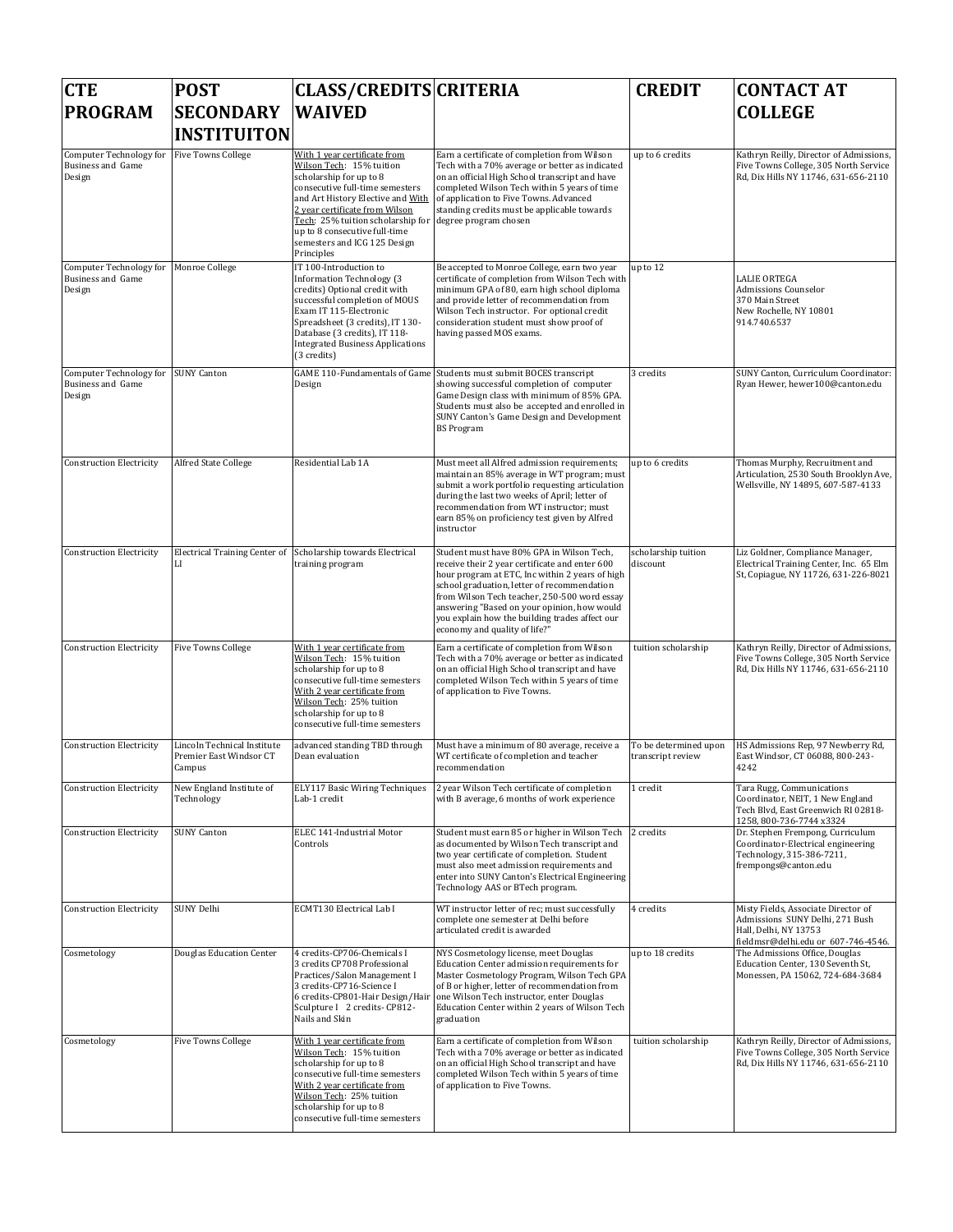| <b>CTE</b><br><b>PROGRAM</b> | <b>POST</b><br><b>SECONDARY</b><br><b>INSTITUITON</b> | <b>CLASS/CREDITS CRITERIA</b><br><b>WAIVED</b>                                                                                                                                                                                                                                                                                                                 |                                                                                                                                                                                                                                                                                                                                                                                         | <b>CREDIT</b>                                                                                                                                                                                                                            | <b>CONTACT AT</b><br><b>COLLEGE</b>                                                                                                                                   |
|------------------------------|-------------------------------------------------------|----------------------------------------------------------------------------------------------------------------------------------------------------------------------------------------------------------------------------------------------------------------------------------------------------------------------------------------------------------------|-----------------------------------------------------------------------------------------------------------------------------------------------------------------------------------------------------------------------------------------------------------------------------------------------------------------------------------------------------------------------------------------|------------------------------------------------------------------------------------------------------------------------------------------------------------------------------------------------------------------------------------------|-----------------------------------------------------------------------------------------------------------------------------------------------------------------------|
| Cosmetology                  | Morrisville State College                             | Guaranteed admission as a first-<br>time freshman into Massage<br>Therapy AAS Degree program                                                                                                                                                                                                                                                                   | Students must earn a Wilson Tech 2 year<br>certificate of completion with minimum GPA of<br>80, have a high school transcript with a<br>minimum of 2 science courses (1 of which must<br>be Living Environment with minimum GPA of<br>80 and Regents score of 75). Students must<br>enroll full-time (12 credits) at Morrisville<br>within 12 months of completion from Wilson<br>Tech. | Guaranteed admission                                                                                                                                                                                                                     | Megan M. Croft Admissions Advisor<br>80 Eaton Street, P.O. Box 901  <br>Morrisville, N.Y. 13408<br>Office: 315.684.6988                                               |
| Cosmetology                  | Western Suffolk BOCES<br><b>Esthetics Program</b>     | 100 hours advanced standing<br>toward Western Suffolk BOCES<br>Adult 600 hour Esthetics program                                                                                                                                                                                                                                                                | Hours awarded conditionally upon student<br>obtaining NYS Cosmetology license prior to<br>completing 500 hour Wilson Tech esthetics<br>program                                                                                                                                                                                                                                          | 100 advanced standing<br>hours                                                                                                                                                                                                           | Ila Gaffney, Career Counselor, Western<br>Suffolk BOCES, 152 Laurel Hill Rd,<br>Northport NY 11768, 631-261-3600                                                      |
| Criminal Justice             | Farmingdale State College                             | <b>DUAL ENROLLMENT</b><br>CRJ 100-Introduction to Criminal<br>Justice, CRJ 204 Criminal Law, CRJ<br>205-Criminal Procedure Law                                                                                                                                                                                                                                 | Student must sign up for this opportunity as a<br>second year student at Wilson Tech and must<br>currently be completing their second year of<br>Criminal Justice. Must have less than 18<br>absences in each academic year of Criminal<br>Justice. Must be holding a 80 or better average.<br>Recommendation from the student's tech<br>counselor and teacher.                         | Transcript can be used<br>towards enrollment at<br>Farmingdale or<br>presented to any other<br>college for consideration<br>towards advanced<br>standing. Each other<br>college determines if<br>they will or will not<br>accept credit. | Renee Massari, Wilson Tech, 507 Deer<br>Park Rd, Huntington Station, NY<br>11746, 631-425-9050                                                                        |
| Criminal Justice             | <b>Five Towns College</b>                             | With 1 year certificate from<br>Wilson Tech: 15% tuition<br>scholarship for up to 8<br>consecutive full-time semesters<br>and an Elective and With 2 year<br>certificate from Wilson Tech:<br>25% tuition scholarship for up to<br>8 consecutive full-time semesters<br>and Liberal Arts Elective                                                              | Earn a certificate of completion from Wilson<br>Tech with a 70% average or better as indicated<br>on an official High School transcript and have<br>completed Wilson Tech within 5 years of time<br>of application to Five Towns. Advanced<br>standing credits must be applicable towards<br>degree program chosen                                                                      | up to 6 credits and<br>tuition scholarship                                                                                                                                                                                               | Kathryn Reilly, Director of Admissions,<br>Five Towns College, 305 North Service<br>Rd, Dix Hills NY 11746, 631-656-2110                                              |
| Criminal Justice             | Herkimer County<br><b>Community College</b>           | CJ 125 Intro to Law Enforcement,<br>CJ 210 Intro to Private Security                                                                                                                                                                                                                                                                                           | Successful completion of WT curriculum with a 6 credits<br>B or better, acceptance to the college                                                                                                                                                                                                                                                                                       |                                                                                                                                                                                                                                          | Michael Oriolo, Dean of Academic<br>Affairs, Herkimer County Community<br>College, 100 Reservoir Road, Herkimer,<br>NY 13350, 315-866-0300                            |
| Criminal Justice             | Nassau Community College                              | CRJ105 Foundations of Justice;<br>CRJ101 Police Organization and<br>Administration                                                                                                                                                                                                                                                                             | Successful completion of WT curriculum with a 6 credits<br>GPA >=80%; Attendance >=80%; HS GPA<br>$>=75%$                                                                                                                                                                                                                                                                               |                                                                                                                                                                                                                                          | David Follick, Dean of Admissions,<br>Nassau Community College<br>1 Education Drive Rm. V210<br>Garden City, NY 11530                                                 |
| Criminal Justice             | <b>SUNY Canton</b>                                    | Students must be accepted to one<br>of the following programs to be<br>awarded credit:<br>Criminal Justice, AAS<br>Criminal Investigation, BTech<br>Criminal Justice: Law<br>Enforcement Leadership, BTech<br>Homeland Security, BTech<br>JUST 101 Intro to Criminal Justice<br>3 credits<br>General<br>Elective 3 credits                                     | To be considered for credit, students must be<br>accepted to Criminal Justice AAS, Criminal<br>Justice: Law Enforcement Leadership BTech,<br>Criminal Justice Investigation BTech or<br>Homeland Security BTech degree program and<br>present their Wilson Tech 2 year certificate of<br>completion and transcript with minimum 80%<br>GPA.                                             | 6 credits                                                                                                                                                                                                                                | Dr. Elizabeth Brown, Department<br>Chair-Criminal Justice,<br>erickson@canton.edu                                                                                     |
| Criminal Justice             | Monroe College                                        | CJ 101-Introduction to Criminal<br>Justice (3 Credits)<br>CJ102-Introduction to Law<br>Enforcement (3 credits)                                                                                                                                                                                                                                                 | Be accepted to Monroe College, earn two year<br>certificate of completion from Wilson Tech with<br>minimum GPA of 80, earn high school diploma<br>and provide letter of recommendation from<br>Wilson Tech instructor                                                                                                                                                                   | Up to 6                                                                                                                                                                                                                                  | <b>LALIE ORTEGA</b><br><b>Admissions Counselor</b><br>370 Main Street<br>New Rochelle, NY 10801<br>914.740.6537                                                       |
| <b>Culinary Arts</b>         | Culinary Institute of America                         | Waiver of application fee. (use<br>code READYCIA) Waiving of CIA's<br>pre-enrollment requirement of 6<br>months of hands on experience in<br>food service. Waiver of Food<br>Safety course for students<br>submitting ServSafe certificate.<br>Grant of up to \$4000 for qualified<br>students enrolling within one<br>year of graduation from Wilson<br>Tech. | Students must earn two year certificate of<br>completion from Wilson Tech Culinary Arts<br>program, recommendation of instructor and be<br>planning to attend degree program at Hyde<br>Park campus. For food safety credit, student<br>must submit copy of ServSafe certificate, for<br>grant, student must enter CIA within one year<br>of graduation from Wilson Tech                | Waiver of pre-<br>enrollment<br>requirements, possibility<br>of credit for food safety<br>and possibility of<br>scholarship                                                                                                              | Susan P. Lavender<br>Associate Director of Admissions<br>The Culinary Institute of America<br>1946 Campus Drive<br>Hyde Park, NY 12538<br>Direct Office: 845-451-1557 |
| <b>Culinary Arts</b>         | <b>Five Towns College</b>                             | With 1 year certificate from<br>Wilson Tech: 15% tuition<br>scholarship for up to 8<br>consecutive full-time semesters<br>With 2 year certificate from<br>Wilson Tech: 25% tuition<br>scholarship for up to 8<br>consecutive full-time semesters                                                                                                               | Earn a certificate of completion from Wilson<br>Tech with a 70% average or better as indicated<br>on an official High School transcript and have<br>completed Wilson Tech within 5 years of time<br>of application to Five Towns.                                                                                                                                                       | tuition scholarship                                                                                                                                                                                                                      | Kathryn Reilly, Director of Admissions,<br>Five Towns College, 305 North Service<br>Rd, Dix Hills NY 11746, 631-656-2110                                              |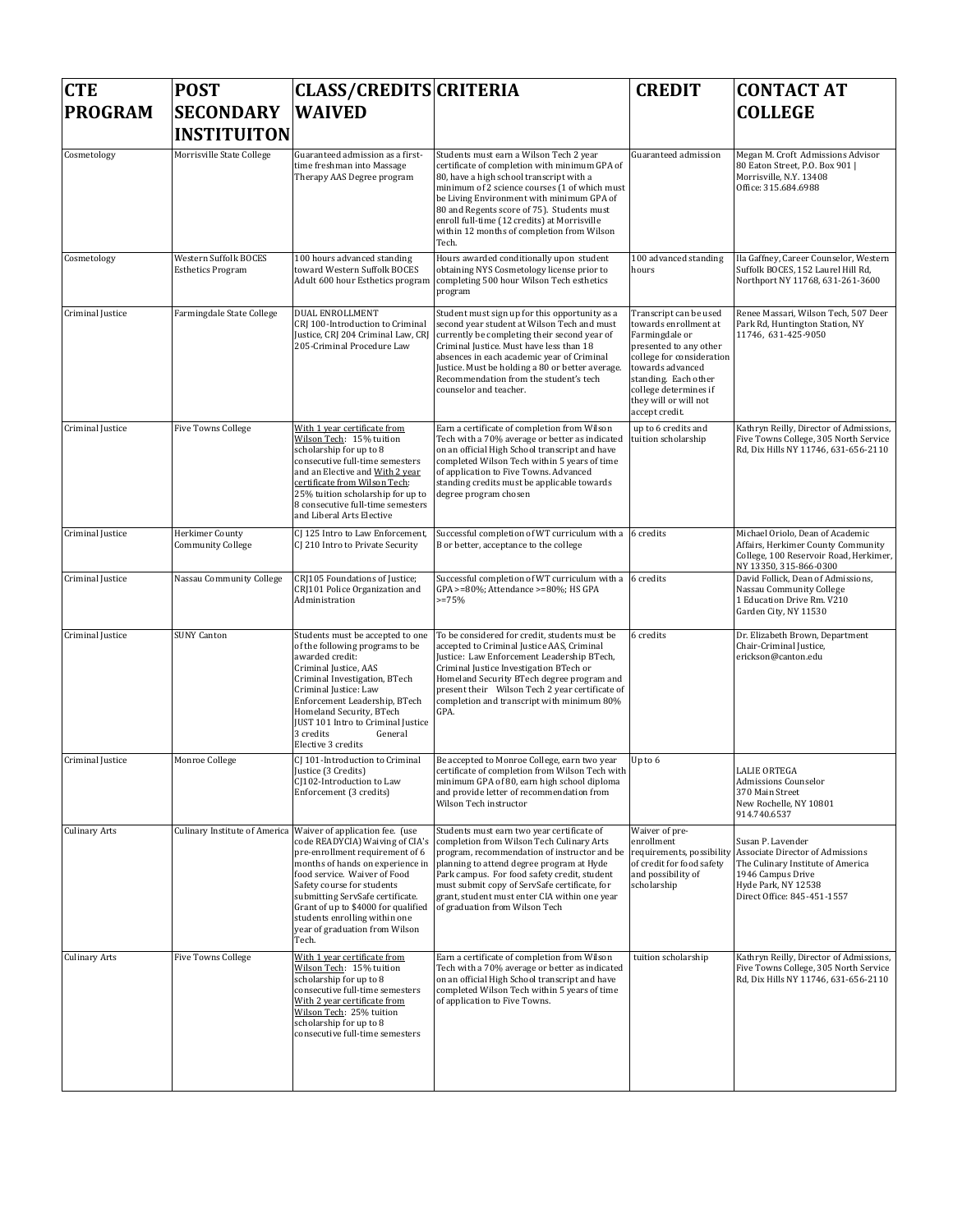| <b>CTE</b><br><b>PROGRAM</b> | <b>POST</b><br><b>SECONDARY</b>                                                                                   | <b>CLASS/CREDITS CRITERIA</b><br><b>WAIVED</b>                                                                                                                                                                                                                                                                                                                                                                                                                                                                                                                                    |                                                                                                                                                                                                                                                                                                                                                                                                                     | <b>CREDIT</b>                                                                | <b>CONTACT AT</b><br><b>COLLEGE</b>                                                                                                                                            |
|------------------------------|-------------------------------------------------------------------------------------------------------------------|-----------------------------------------------------------------------------------------------------------------------------------------------------------------------------------------------------------------------------------------------------------------------------------------------------------------------------------------------------------------------------------------------------------------------------------------------------------------------------------------------------------------------------------------------------------------------------------|---------------------------------------------------------------------------------------------------------------------------------------------------------------------------------------------------------------------------------------------------------------------------------------------------------------------------------------------------------------------------------------------------------------------|------------------------------------------------------------------------------|--------------------------------------------------------------------------------------------------------------------------------------------------------------------------------|
|                              | <b>INSTITUITON</b>                                                                                                |                                                                                                                                                                                                                                                                                                                                                                                                                                                                                                                                                                                   |                                                                                                                                                                                                                                                                                                                                                                                                                     |                                                                              |                                                                                                                                                                                |
| <b>Culinary Arts</b>         | Johnson and Wales<br>University                                                                                   | <b>STUDENTS CAN TAKE</b><br>PRACTICAL EXAM FOR \$100 each<br>in the following areas to test out<br>of classes:<br>CUL1345 Intro to Baking &<br>Pastry;<br>CUL1355<br>New World Cuisine;<br>CUL1385 Fundamentals of Food<br>Service Production<br>IN ADDITION: If student can<br>show certificate from National<br>Restaurant Association, National<br>registry of Food Safety<br>Professionals or Thomsen<br>Prometric they will be exempt<br>from FSM1065-Sanitation<br>Management for 1.5 credits.                                                                              | Students must meet all admission requirements Up to 9 quarter credits<br>for Johnson and Wales, show two year<br>certificate of completion from Wilson Tech with<br>minimum of a B (3.0) average at Wilson Tech,<br>before beginning studies at Johnson and Wales,<br>students must pass a practical exam in each<br>course area they are requesting credit for.                                                    | PLUS credit for FSM1065<br>if student can show NRA<br>sanitation certificate | Kristin Turchetta<br><b>University Transfer &amp; Testing</b><br>Student Academic Services<br>Johnson & Wales University<br>Phone: (401) 598-1481<br>Email: kturchetta@jwu.edu |
| <b>Culinary Arts</b>         | Lincoln Culinary Institute                                                                                        | CUL140S Introduction to Culinary<br>Arts                                                                                                                                                                                                                                                                                                                                                                                                                                                                                                                                          | For entry into Lincoln's Culinary Arts<br>(CUL100D), Italian Culinary Arts (ICUL100D),<br>or International Baking and Pastry (IBP100D)<br>Program; the student must have 80% (B) or<br>higher in all courses; and the student must have<br>exceptional attendance. For processing<br>advanced standing credit, the instructor will be<br>asked to complete a form certifying the<br>completion of appropriate tasks | TBD                                                                          | David Mc Gurn, Culinary Program<br>Manager, Lincoln Culinary Institute,<br>1760 Mapleton Ave, Suffield CT 06078,<br>866-672-4337                                               |
| <b>Culinary Arts</b>         | Monroe College                                                                                                    | HP 151-Culinary Arts I (2 credits)<br>HP 151L-Culinary Arts I, Lab (1<br>credit), HP 101-Introduction to<br>Hospitality Management (3<br>credits)                                                                                                                                                                                                                                                                                                                                                                                                                                 | Be accepted to Monroe College, earn two year<br>certificate of completion from Wilson Tech with<br>minimum GPA of 80, earn high school diploma<br>and provide letter of recommendation from<br>Wilson Tech instructor                                                                                                                                                                                               | Up to 6                                                                      | <b>LALIE ORTEGA</b><br>Admissions Counselor<br>370 Main Street<br>New Rochelle, NY 10801<br>914.740.6537                                                                       |
| <b>Culinary Arts</b>         | Nassau Community College                                                                                          | Hotel174 Fundamentals of Food<br>Production; Hotel176 Special<br>Functions                                                                                                                                                                                                                                                                                                                                                                                                                                                                                                        | Successful completion of WT curriculum with<br>80%; certificate of completion                                                                                                                                                                                                                                                                                                                                       | 6 credits                                                                    | David Follick, Dean of Admissions,<br>Nassau Community College<br>1 Education Drive Rm. V210<br>Garden City, NY 11530                                                          |
| <b>Culinary Arts</b>         | National Restaurant<br>Association Educational<br><b>Foundation ProStart</b><br>Program participating<br>schools: | Varies according to college,<br>participating colleges: The Art<br>Institute of Las Vegas, The Art<br>Institute of Tampa, Bethune-<br>Cookman College, California State<br>Polytechnic University Pomona,<br>Conrad N. Hilton College of Hotel<br>& Restaurant Management, The<br>Culinary Institute of America,<br>Johnson & Wales University,<br>Kendall College, New England<br>Culinary Institute, Oklahoma State<br>University, Orlando Culinary<br>Academy, Scottsdale Culinary<br>Institute, Washington State<br>University                                                | Student must earn ProStart Certificate of<br>Achievement, have minimum GPA of 2.0; have<br>met required proficiency level and have work<br>based learning                                                                                                                                                                                                                                                           | TBD                                                                          | New York State Prostart Contact: Liz<br>Soscia 518-452-5522 x214                                                                                                               |
| <b>Culinary Arts</b>         | New York Institute of<br>Technology (NYIT)                                                                        | Application Fee Waived (use fee<br>for scholarship, Up to 9 credits<br>towards BPS in Hospitality<br>Management<br>HOSP 125-Culinary Theory &<br>Style HOSP 135 Culinary<br>Techniques<br><b>HOSP Elective</b>                                                                                                                                                                                                                                                                                                                                                                    | Student must earn their Wilson Tech 2 year<br>waiver code ADMREP), possibility certificate of completion with GPA of 80 and<br>meet all NYIT Admission Requirements for the<br>Hospitality Management BPS Degree Program                                                                                                                                                                                            | Up to 9 credits                                                              | James Dunne, Professor of Hospitality<br>Studies, NYIT School of Management,<br>Northern Boulevard<br>P.O.<br>Box 80000ld Westbury, NY 11568-<br>8000, 516.686.1000            |
| <b>Culinary Arts</b>         | <b>SUNY Cobleskill</b>                                                                                            | Provided student meets<br>admission requirements and<br>there is room in the program, WT<br>students are guaranteed<br>admission into the AOS Culinary<br>Arts or AAS Restaurant<br>Management or BBA Technology<br>Management Culinary Arts major<br>with advanced standing of<br>CAHT111 Basic Food Prep (3<br>credits); CAHT103 Food Service<br>Sanitation (2 credits) if student<br>has ServSafe Certificate or<br>equivalent and CAHT140<br>Hospitality Math (3 credits) after<br>earning a 75% on math challenge<br>exam given first week of classes at<br>SUNY Cobleskill. | Student must show successful completion of<br>WT curriculum with an 85 avg, proof of high<br>school graduation, letter of recommendation<br>from WT instructor submitted with application<br>and indication that WT has articulation<br>agreement for their program and must meet all<br>other admission requirements.                                                                                              | up to 8 credits                                                              | Kelly Yacobucci<br>Articulation Agreement Coordinator<br><b>SUNY Cobleskill</b><br>Frisbie Hall 110<br>Cobleskill, NY 12043<br>518-255-5460,<br>YacobuKR@cobleskill.edu        |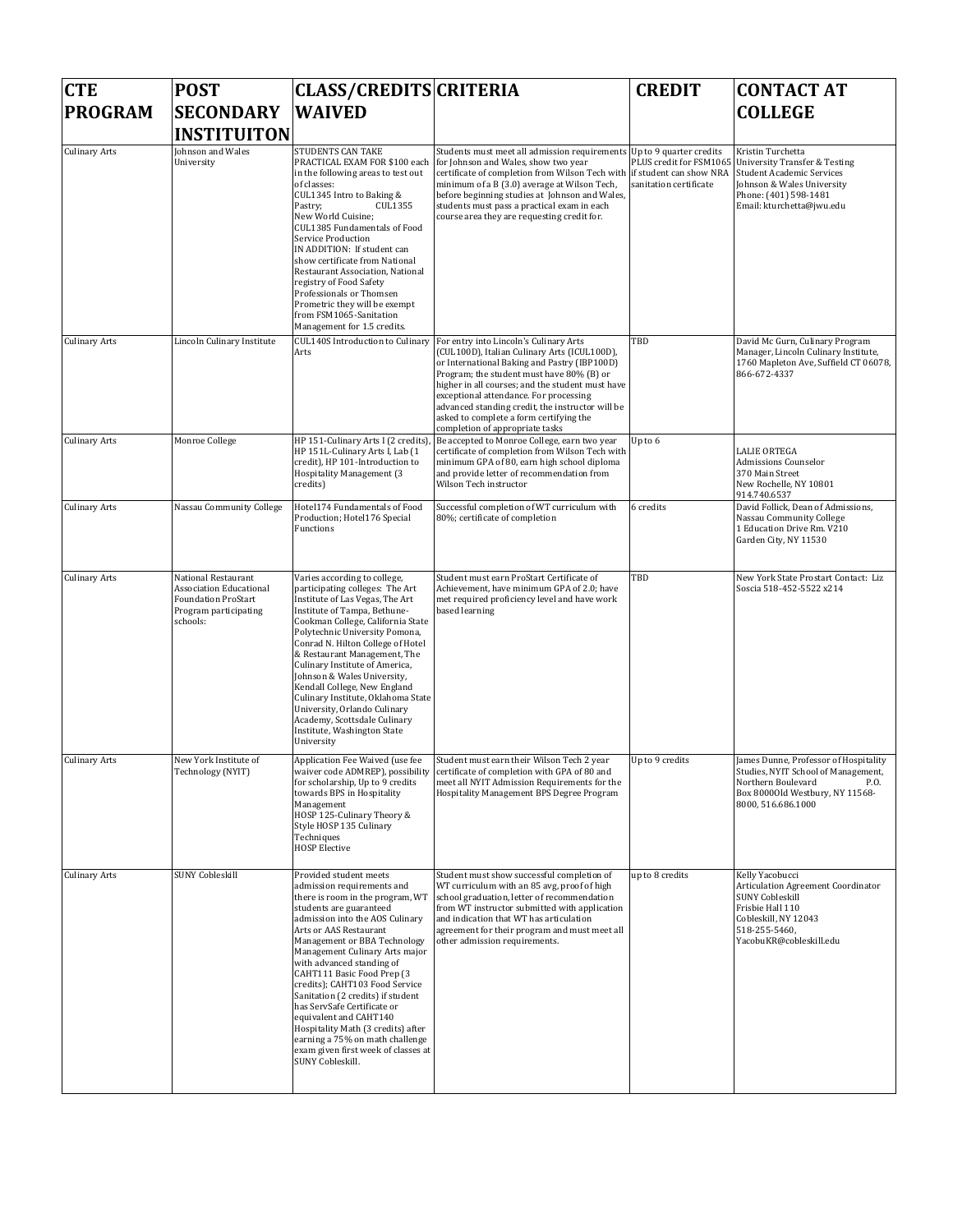| <b>CTE</b>                           | <b>POST</b>                                 | <b>CLASS/CREDITS CRITERIA</b>                                                                                                                                                                                                                                                                                                     |                                                                                                                                                                                                                                                                                                                                                                             | <b>CREDIT</b>                                                                                                                                                                                                           | <b>CONTACT AT</b>                                                                                                                                                                                                                                                              |
|--------------------------------------|---------------------------------------------|-----------------------------------------------------------------------------------------------------------------------------------------------------------------------------------------------------------------------------------------------------------------------------------------------------------------------------------|-----------------------------------------------------------------------------------------------------------------------------------------------------------------------------------------------------------------------------------------------------------------------------------------------------------------------------------------------------------------------------|-------------------------------------------------------------------------------------------------------------------------------------------------------------------------------------------------------------------------|--------------------------------------------------------------------------------------------------------------------------------------------------------------------------------------------------------------------------------------------------------------------------------|
| <b>PROGRAM</b>                       | <b>SECONDARY</b><br><b>INSTITUITON</b>      | <b>WAIVED</b>                                                                                                                                                                                                                                                                                                                     |                                                                                                                                                                                                                                                                                                                                                                             |                                                                                                                                                                                                                         | <b>COLLEGE</b>                                                                                                                                                                                                                                                                 |
| <b>Culinary Arts</b>                 | SUNY Delhi                                  | HOSP110-Basic Food Preparation<br>and Standards; HOSP115-Basic<br>Food Preparation and Standards<br>Lab: HOSP135-Foodservice<br>Sanitation; HOSP000-Restricted<br>Elective                                                                                                                                                        | Student must submit "Teacher<br>Recommendation for College Course Credit"<br>and "Course Competencies Checklist", have B or<br>better, enter a program in the Hospitality<br>Management Department and credit will be<br>awarded after one full semester at SUNY Delhi<br>for students who maintain a GPA of 2.00                                                           | 8 credits                                                                                                                                                                                                               | Hospitality Department Chair, David<br>Brower, SUNY Delhi, 111 Alumni Hall,<br>Delhi, NY 13753, 607-746-4318                                                                                                                                                                   |
| Digital Film and Video<br>Production | <b>Five Towns College</b>                   | With 1 year certificate from<br>Wilson Tech: 15% tuition<br>scholarship for up to 8<br>consecutive full-time semesters<br>and VID 121 Introduction to<br>Filmmaking and With 2 year<br>certificate from Wilson Tech:<br>25% tuition scholarship for up to<br>8 consecutive full-time semesters<br>and VID 131 Television Workshop | Earn a certificate of completion from Wilson<br>Tech with a 70% average or better as indicated<br>on an official High School transcript and have<br>completed Wilson Tech within 5 years of time<br>of application to Five Towns. Advanced<br>standing credits must be applicable towards<br>degree program chosen                                                          | up to 6 credits and<br>tuition scholarship                                                                                                                                                                              | Kathryn Reilly, Director of Admissions,<br>Five Towns College, 305 North Service<br>Rd, Dix Hills NY 11746, 631-656-2110                                                                                                                                                       |
| Digital Film and Video<br>Production | Nassau Community College                    | Art140 Visual Communications;<br>ART108 Advertising Art; ART130<br>Microcomputer Graphics                                                                                                                                                                                                                                         | Successful completion of WT curriculum with a up to 9 credits<br>GPA >=80%; Attendance >=80%; HS GPA<br>>=75%; Quality Portfolio Review will<br>determine what classes student can get credit<br>for on individual basis                                                                                                                                                    |                                                                                                                                                                                                                         | David Follick, Dean of Admissions,<br>Nassau Community College<br>1 Education Drive Rm. V210<br>Garden City, NY 11530                                                                                                                                                          |
| Digital Film and Video<br>Production | New England Institute of<br>Technology      | COM101 Video<br>Techniques/Studio I<br>COM127 Field Shooting/Lighting                                                                                                                                                                                                                                                             | Two year certificate of completion with at least<br>a B average; acceptance for admissions; official<br>transcript; must enroll within 1 yr of HS<br>graduation                                                                                                                                                                                                             | 8 credits                                                                                                                                                                                                               | Tara Rugg, Communications<br>Coordinator, NEIT, 1 New England<br>Tech Blvd, East Greenwich RI 02818-<br>1258, 800-736-7744 x3324                                                                                                                                               |
| Digital Film and Video<br>Production | <b>Suffolk County Community</b><br>College  | <b>DUAL ENROLLMENT</b><br>CIN117 Digital Film Making I3<br>credits                                                                                                                                                                                                                                                                | Student must sign up for this opportunity as a<br>second year student at Wilson Tech. Must<br>currently be completing their second year of<br>Digital Film and Video Production with less<br>than 18 absences in each academic year and an<br>80 or better average.Recommendation from the advanced standing. Each<br>student's tech counselor and teacher are<br>required. | Transcript can be used<br>towards enrollment at<br>SCCC or presented to any 11746, 631-425-9050<br>other college for<br>consideration towards<br>other college determines<br>if they will or will not<br>accept credit. | Renee Massari, Wilson Tech, 507 Deer<br>Park Rd, Huntington Station, NY                                                                                                                                                                                                        |
| Digital Film and Video<br>Production | <b>SUNY Cobleskill</b>                      | Guaranteed admission to AS of<br>Communications, BS of<br>Communication with Technology<br>major, AA in Graphic Design or BS<br>in Graphic Design.<br><b>COM 210</b><br>Single Camera Video Production<br>COM 290 Special Projects in<br>Communication                                                                            | Successful completion of WT curriculum with<br>an 85 avg; WT instructor letter of rec; must<br>meet other admissions requirements; including<br>high school diploma.                                                                                                                                                                                                        | 6 credits                                                                                                                                                                                                               | Submit admission application & Wilson<br>Tech letter of recommendation to<br>Admissions. For questions about<br>articulation, contact Debbie Richards,<br>SUNY Cobleskill, Frisbie Hall 110,<br>Cobleskill, NY 12043, 518-255-5460                                             |
| Digital Film and Video<br>Production | <b>SUNY Cobleskill</b>                      | Guaranteed admission into either<br>AS of Communications or BS of<br>Communications in Technology<br>major or AS or BS in Graphic<br>Design Technology<br>COM210-Single Camera Video<br>Production (3 credits)<br>COM-290 Special Projects in<br>Communication-subject to<br>portfolio review (up to 3 credits)                   | Student must present: HS Diploma, written<br>recommendation from Wilson Tech instructor,<br>proof of completion of Wilson Tech's 2 year<br>program with 85 average or higher                                                                                                                                                                                                | up to 6 credits                                                                                                                                                                                                         | Student must submit admission<br>application with letter of<br>recommendation from Wilson Tech<br>instructor directly to Admissions. For<br>questions about articulation, contact is<br>Jane White, SUNY Cobleskill, Knapp<br>Hall 106, Cobleskill, NY 12043, 518-<br>255-5011 |
| Early Childhood<br>Education         | <b>Five Towns College</b>                   | With 1 year certificate from<br>Wilson Tech: 15% tuition<br>scholarship for up to 8<br>consecutive full-time semesters<br>With 2 year certificate from<br>Wilson Tech: 25% tuition<br>scholarship for up to 8<br>consecutive full-time semesters                                                                                  | Earn a certificate of completion from Wilson<br>Tech with a 70% average or better as indicated<br>on an official High School transcript and have<br>completed Wilson Tech within 5 years of time<br>of application to Five Towns.                                                                                                                                           | tuition scholarship                                                                                                                                                                                                     | Kathryn Reilly, Director of Admissions,<br>Five Towns College, 305 North Service<br>Rd, Dix Hills NY 11746, 631-656-2110                                                                                                                                                       |
| Early Childhood<br>Education         | Monroe College                              | ED 101-Foundations of Education<br>(3 credits)                                                                                                                                                                                                                                                                                    | Be accepted to Monroe College, earn two year<br>certificate of completion from Wilson Tech with<br>minimum GPA of 80, earn high school diploma<br>and provide letter of recommendation from<br>Wilson Tech instructor                                                                                                                                                       | Up to 3                                                                                                                                                                                                                 | <b>LALIE ORTEGA</b><br>Admissions Counselor<br>370 Main Street<br>New Rochelle, NY 10801<br>914.740.6537                                                                                                                                                                       |
| Early Childhood<br>Education         | Herkimer County<br><b>Community College</b> | HU110 Fundamentals of Art in<br>ECE; ED223 Practicum I: Early<br>Childhood                                                                                                                                                                                                                                                        | Successful completion of WT curriculum with a 6 credits<br>B or better, acceptance to the college                                                                                                                                                                                                                                                                           |                                                                                                                                                                                                                         | Michael Oriolo, Dean of Academic<br>Affairs, Herkimer County Community<br>College, 100 Reservoir Road, Herkimer,<br>NY 13350, 315-866-0300                                                                                                                                     |
| Early Childhood<br>Education         | Nassau Community College                    | NED101; SEV102                                                                                                                                                                                                                                                                                                                    | Successful completion of WT curriculum with a 8<br>GPA >=80%; Attendance >=80%; HS GPA<br>$>=75%$                                                                                                                                                                                                                                                                           |                                                                                                                                                                                                                         | David Follick, Dean of Admissions,<br>Nassau Community College<br>1 Education Drive Rm. V210<br>Garden City, NY 11530                                                                                                                                                          |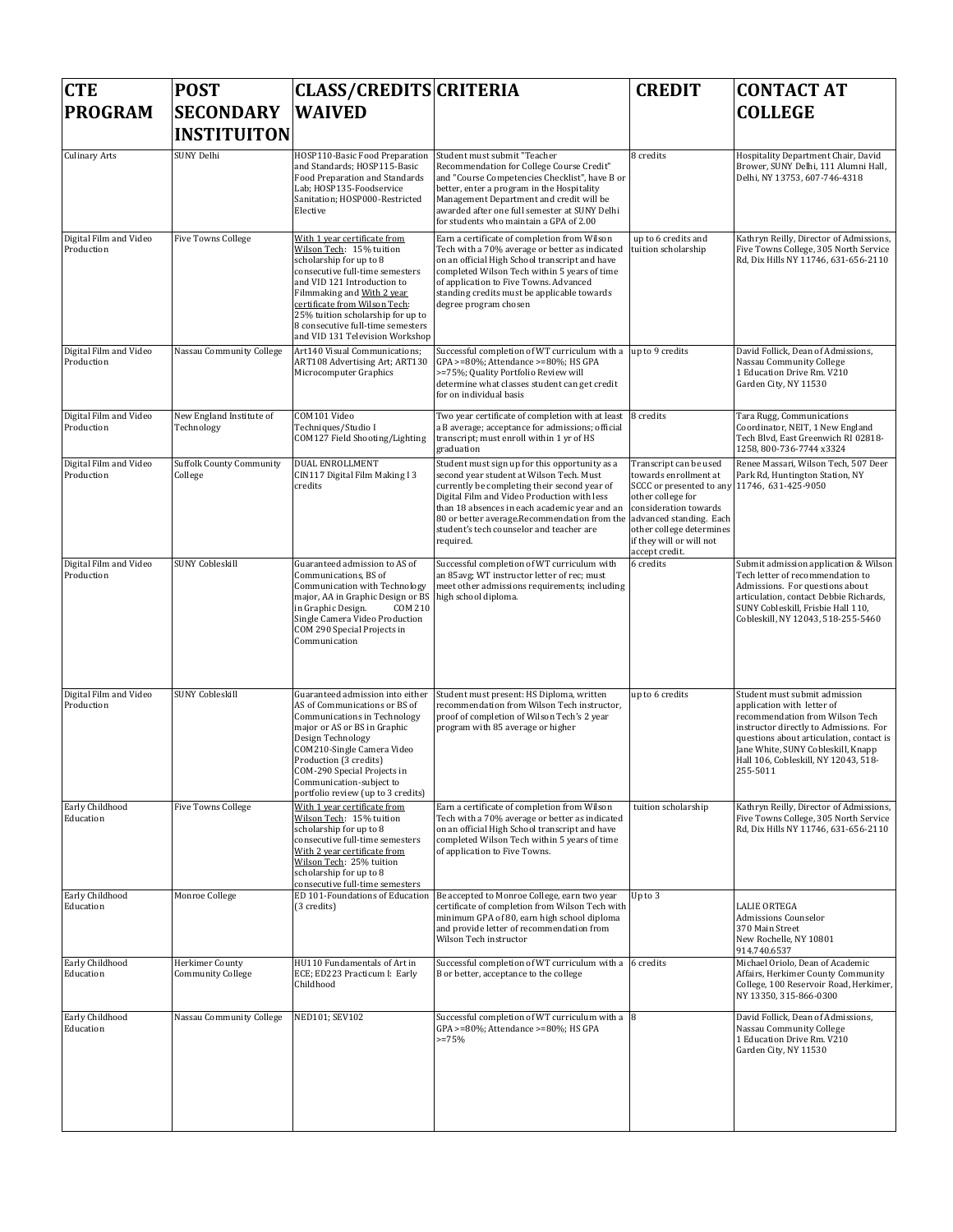| <b>CTE</b><br><b>PROGRAM</b>        | <b>POST</b><br><b>SECONDARY</b><br><b>INSTITUITON</b> | <b>CLASS/CREDITS CRITERIA</b><br><b>WAIVED</b>                                                                                                                                                                                                                                                                           |                                                                                                                                                                                                                                                                                                                                                                                                                                                                                                                                                                                                                                                                                               | <b>CREDIT</b>                                                                                                                                                                                                                                       | <b>CONTACT AT</b><br><b>COLLEGE</b>                                                                                                                                                                                                |
|-------------------------------------|-------------------------------------------------------|--------------------------------------------------------------------------------------------------------------------------------------------------------------------------------------------------------------------------------------------------------------------------------------------------------------------------|-----------------------------------------------------------------------------------------------------------------------------------------------------------------------------------------------------------------------------------------------------------------------------------------------------------------------------------------------------------------------------------------------------------------------------------------------------------------------------------------------------------------------------------------------------------------------------------------------------------------------------------------------------------------------------------------------|-----------------------------------------------------------------------------------------------------------------------------------------------------------------------------------------------------------------------------------------------------|------------------------------------------------------------------------------------------------------------------------------------------------------------------------------------------------------------------------------------|
| Early Childhood<br>Education        | <b>SUNY Canton</b>                                    | ECHD 121 Wellness in Young<br>Children; Promoting Health,<br>Safety and Nutrition (3 credits);<br>General Elective (3 credits)                                                                                                                                                                                           | To be considered for credit, students must be<br>accepted to Early Childhood Care and<br>Management BBA program and present to<br><b>SUNY Canton Early Childhood Program</b><br>Director the following items and written<br>request prior to pre-scheduling for second<br>semester at SUNY Canton: WT 2 year<br>certificate of completion and transcript with<br>minimum 80% GPA, Minimum grade of B<br>(80%) in ECHD 101 Intro to Early Childhood at<br>SUNY Canton, Portfolio with completed<br>assignments and evidence of content learned<br>prior to ECHD 121. Present CTE senior project<br>prior to ECHD 200, letter of recommendation<br>from Wilson Tech Early Childhood Instructor. | 6 credits                                                                                                                                                                                                                                           | Maureen Maiocco, Curriculum<br>Coordinator, Program Director, Early<br>Childhood Studies,<br>maiocco@canton.edu                                                                                                                    |
| Early Childhood<br>Education        | <b>SUNY Cobleskill</b>                                | If program has availability,<br>guaranteed admission to the Early<br>Childhood Program AAS or BS<br>degree. ECHD 101-Basics of Early<br>Childhood -3 credits with review<br>of student's portfolio                                                                                                                       | Student must show successful completion of<br>WT curriculum with a GPA of 85; letter of<br>recommendation from Tech instructor and<br>portfolio of work showing student is becoming<br>a professional.                                                                                                                                                                                                                                                                                                                                                                                                                                                                                        | up to 3 credits                                                                                                                                                                                                                                     | Submit admission application & Wilson<br>Tech letter of recommendation to<br>Admissions. For questions about<br>articulation, contact Debbie Richards,<br>SUNY Cobleskill, Frisbie Hall 110,<br>Cobleskill, NY 12043, 518-255-5460 |
| Esthetics                           | <b>Five Towns College</b>                             | With 1 year certificate from<br>Wilson Tech: 15% tuition<br>scholarship for up to 8<br>consecutive full-time semesters<br>With 2 year certificate from<br>Wilson Tech: 25% tuition<br>scholarship for up to 8<br>consecutive full-time semesters                                                                         | Earn a certificate of completion from Wilson<br>Tech with a 70% average or better as indicated<br>on an official High School transcript and have<br>completed Wilson Tech within 5 years of time<br>of application to Five Towns.                                                                                                                                                                                                                                                                                                                                                                                                                                                             | tuition scholarship                                                                                                                                                                                                                                 | Kathryn Reilly, Director of Admissions,<br>Five Towns College, 305 North Service<br>Rd, Dix Hills NY 11746, 631-656-2110                                                                                                           |
| Esthetics                           | Morrisville State College                             | Guaranteed admission as a first-<br>time freshman into Massage<br>Therapy AAS Degree program                                                                                                                                                                                                                             | Students must earn a Wilson Tech 2 year<br>certificate of completion with minimum GPA of<br>80, have a high school transcript with a<br>minimum of 2 science courses (1 of which must<br>be Living Environment with minimum GPA of<br>80 and Regents score of 75). Students must<br>enroll full-time (12 credits) at Morrisville<br>within 12 months of completion from Wilson<br>Tech.                                                                                                                                                                                                                                                                                                       | Guaranteed admission                                                                                                                                                                                                                                | Megan M. Croft Admissions Advisor<br>80 Eaton Street, P.O. Box 901  <br>Morrisville, N.Y. 13408<br>Office: 315.684.6988                                                                                                            |
| <b>Fashion Design</b><br>Technology | <b>Five Towns College</b>                             | With 1 year certificate from<br>Wilson Tech: 15% tuition<br>scholarship for up to 8<br>consecutive full-time semesters<br>and Mathematics Elective and<br>With 2 year certificate from<br>Wilson Tech: 25% tuition<br>scholarship for up to 8<br>consecutive full-time semesters<br>and THE 313 Costume<br>Design/Makeup | Earn a certificate of completion from Wilson<br>Tech with a 70% average or better as indicated<br>on an official High School transcript and have<br>completed Wilson Tech within 5 years of time<br>of application to Five Towns. Advanced<br>standing credits must be applicable towards<br>degree program chosen                                                                                                                                                                                                                                                                                                                                                                            | up to 6 credits and<br>tuition scholarship                                                                                                                                                                                                          | Kathryn Reilly, Director of Admissions,<br>Five Towns College, 305 North Service<br>Rd, Dix Hills NY 11746, 631-656-2110                                                                                                           |
| <b>Fashion Design</b><br>Technology | LIM                                                   | ELEC9999 6 General Elective<br>credits if student completed 2<br>vears of Wilson Tech<br>3 General Elective credits if<br>student completed 1 year of<br>Wilson Tech                                                                                                                                                     | Student must be a high school graduate<br>accepted to LIM college as a matriculated<br>student. Student must earn a 1 or 2 year<br>certificate of completion from WT with a<br>minimum average of B/80%. Student should<br>inform LIM College Admissions Counselor that<br>they completed the Wilson Tech/Western<br>Suffolk BOCES program.                                                                                                                                                                                                                                                                                                                                                   | Up to 6 credits                                                                                                                                                                                                                                     | Tara Truhan, Director of Corporate and<br>University Partnerships, LIM, 216 East<br>45th Street, New York, NY 10017 646-<br>218-4523                                                                                               |
| <b>Fashion Design</b><br>Technology | Long Island University-CW<br>Post                     | <b>DUAL ENROLLMENT</b><br>Up to 6 credits on a transcript<br>FM10 Introduction to the Fashion<br><b>Industry and FM12 The Business</b><br>of Fashion Merchandising                                                                                                                                                       | Student must sign up for this opportunity as a<br>second year student at Wilson Tech. Must<br>currently be completing their second year of<br>Fashion Merchandising/Design. Must have less<br>than 18 absences in each academic year and be<br>holding a 80 or better average.<br>Recommendation from the student's tech<br>counselor and teacher.                                                                                                                                                                                                                                                                                                                                            | Transcript can be used<br>towards enrollment at<br>Long Island University<br>or presented to any<br>other college for<br>consideration towards<br>advanced standing. Each<br>other college determines<br>if they will or will not<br>accept credit. | Renee Massari, Wilson Tech, 507 Deer<br>Park Rd, Huntington Station, NY<br>11746, 631-425-9050                                                                                                                                     |
| <b>Fashion Design</b><br>Technology | Nassau Community College                              | FBM 120 - Introduction to the<br><b>Fashion Industry</b>                                                                                                                                                                                                                                                                 | Must receive a WT certificate of completion;<br>overall GPA of 80 throughout WT course of<br>study; 80% attendance; graduate with an avg of<br>75                                                                                                                                                                                                                                                                                                                                                                                                                                                                                                                                             | 3 credits                                                                                                                                                                                                                                           | David Follick, Dean of Admissions,<br>Nassau Community College<br>1 Education Drive Rm. V210<br>Garden City, NY 11530                                                                                                              |
| <b>Fashion Design</b><br>Technology | The Fashion Institute of<br>Design and Merchandising  | History of Costume - GNST 1170-3<br>quarter units, Textile Science-<br>GNST 1440-3 quarter units                                                                                                                                                                                                                         | Successful completion of WT curriculum with a<br>"B" average; WT certificate of completion; must<br>meet admission requirements for FIDM;<br>including high school graduation                                                                                                                                                                                                                                                                                                                                                                                                                                                                                                                 | 6 quarter credits                                                                                                                                                                                                                                   | <b>Yvette Flores</b><br><b>Articulation Coordinator</b><br>FIDM/Fashion Institute of Design &<br>Merchandising<br>919 South Grand Ave Los Angeles, CA<br>900015                                                                    |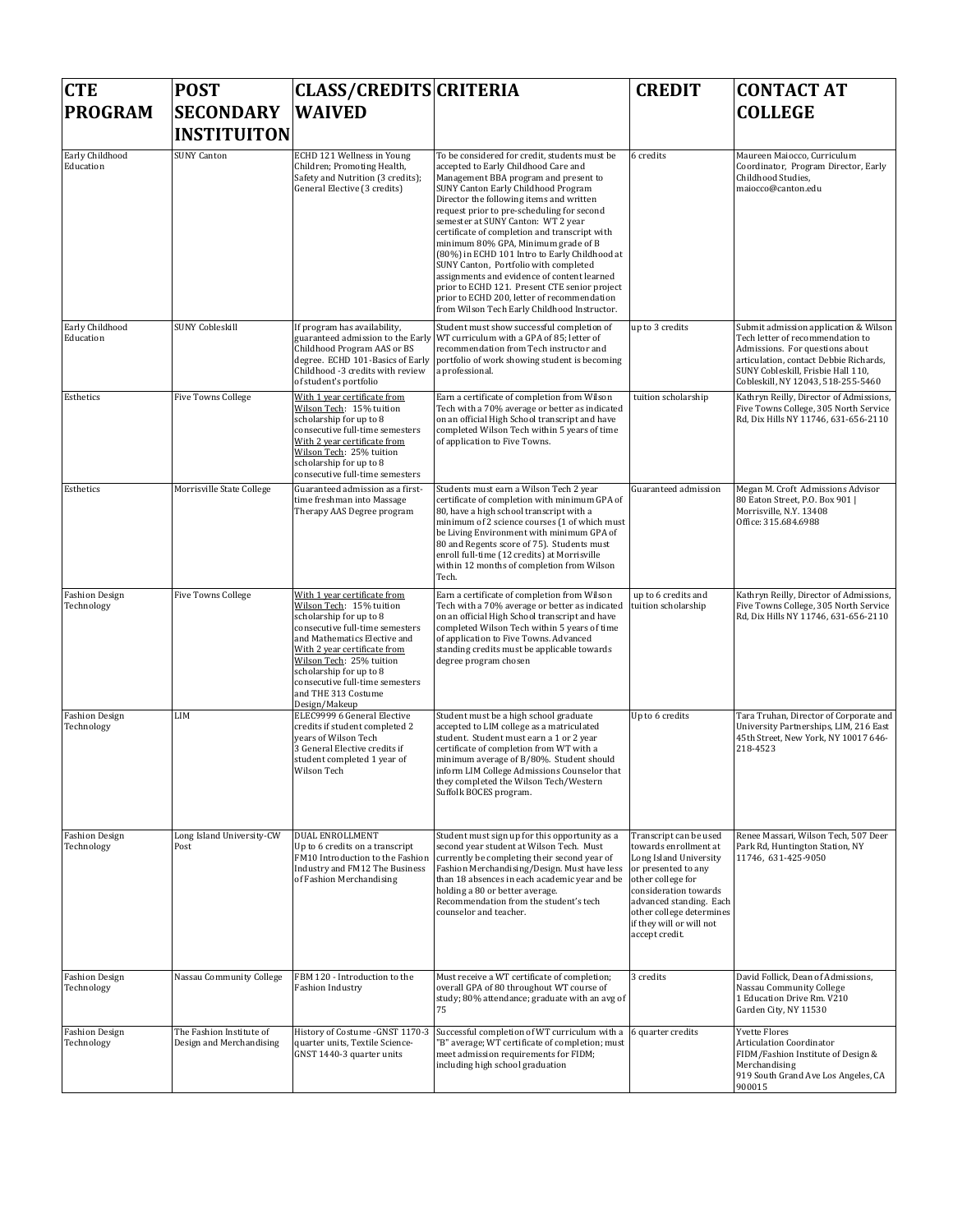| <b>CTE</b>               | <b>POST</b>                                                      | <b>CLASS/CREDITS CRITERIA</b>                                                                                                                                                                                                                    |                                                                                                                                                                                                                                                                                                                                                                                 | <b>CREDIT</b>                                                                                                                                    | <b>CONTACT AT</b>                                                                                                                                                                                                   |
|--------------------------|------------------------------------------------------------------|--------------------------------------------------------------------------------------------------------------------------------------------------------------------------------------------------------------------------------------------------|---------------------------------------------------------------------------------------------------------------------------------------------------------------------------------------------------------------------------------------------------------------------------------------------------------------------------------------------------------------------------------|--------------------------------------------------------------------------------------------------------------------------------------------------|---------------------------------------------------------------------------------------------------------------------------------------------------------------------------------------------------------------------|
| <b>PROGRAM</b>           | <b>SECONDARY</b>                                                 | <b>WAIVED</b>                                                                                                                                                                                                                                    |                                                                                                                                                                                                                                                                                                                                                                                 |                                                                                                                                                  | <b>COLLEGE</b>                                                                                                                                                                                                      |
|                          | <b>INSTITUITON</b>                                               |                                                                                                                                                                                                                                                  |                                                                                                                                                                                                                                                                                                                                                                                 |                                                                                                                                                  |                                                                                                                                                                                                                     |
| HVAC/Plumbing            | Alfred State College                                             | BLCT1132 Estimating I;<br>BLCT3453 Plumbing Trade Safety<br>History and Drain Piping                                                                                                                                                             | Must meet all Alfred admission requirements;<br>maintain an 85% average in WT program; must<br>submit a work portfolio requesting articulation<br>during the last two weeks of April; letter of<br>recommendation from WT instructor; must<br>earn 85% on proficiency test given by Alfred<br>instructor                                                                        | up to 5 credits                                                                                                                                  | Thomas Murphy, Recruitment and<br>Articulation, 2530 South Brooklyn Ave,<br>Wellsville, NY 14895, 607-587-4133                                                                                                      |
| HVAC/Plumbing            | <b>Electrical Training Center of</b><br>LI                       | Scholarship towards HVAC/R<br>training program                                                                                                                                                                                                   | Student must have 80% GPA in Wilson Tech,<br>receive their 2 year certificate and enter 600<br>hour program at ETC, Inc within 2 years of high<br>school graduation, letter of recommendation<br>from Wilson Tech teacher, 250-500 word essay<br>answering "Based on your opinion, how would<br>you explain how the building trades affect our<br>economy and quality of life?" | scholarship tuition<br>discount                                                                                                                  | Liz Goldner, Compliance Manager,<br>Electrical Training Center, Inc. 65 Elm<br>St, Copiague, NY 11726, 631-226-8021                                                                                                 |
| HVAC/Plumbing            | <b>Five Towns College</b>                                        | With 1 year certificate from<br>Wilson Tech: 15% tuition<br>scholarship for up to 8<br>consecutive full-time semesters<br>With 2 year certificate from<br>Wilson Tech: 25% tuition<br>scholarship for up to 8<br>consecutive full-time semesters | Earn a certificate of completion from Wilson<br>Tech with a 70% average or better as indicated<br>on an official High School transcript and have<br>completed Wilson Tech within 5 years of time<br>of application to Five Towns.                                                                                                                                               | tuition scholarship                                                                                                                              | Kathryn Reilly, Director of Admissions,<br>Five Towns College, 305 North Service<br>Rd, Dix Hills NY 11746, 631-656-2110                                                                                            |
| HVAC/Plumbing            | Lincoln Technical Institute<br>Premier East Windsor CT<br>Campus | Advanced standing TBD through<br>Dean evaluation                                                                                                                                                                                                 | Must have a minimum of 80 average, receive a<br>WT certificate of completion and teacher<br>recommendation                                                                                                                                                                                                                                                                      | To be determined upon<br>transcript review                                                                                                       | HS Admissions Rep, 97 Newberry Rd,<br>East Windsor, CT 06088, 800-243-<br>4242                                                                                                                                      |
| HVAC/Plumbing            | New England Institute of<br>Technology                           | AH114 Refrigeration Systems<br>Fundamentals; AH116<br><b>Refrigeration Systems</b><br>Fundamentals Lab, AH212<br>Refrigeration Technician<br>Certification                                                                                       | Minimum Wilson Tech grade of B+; acceptance<br>into NEIT's Refrigeration/Air<br>Conditioning/Heating Technology Associate<br>Degree Program; official transcript; must enroll transferred credits<br>within 1 yr of HS graduation                                                                                                                                               | 9 credits, 12 credits,<br>students will get a<br>tuition reduction for<br>which will be applied in<br>the final quarter of<br>curriculum at NEIT | Tara Rugg, Communications<br>Coordinator, NEIT, 1 New England<br>Tech Blvd, East Greenwich RI 02818-<br>1258, 800-736-7744 x3324                                                                                    |
| HVAC/Plumbing            | <b>SUNY Canton</b>                                               | MECH 103 (Intro to HVAC-R)                                                                                                                                                                                                                       | Students must submit BOCES transcript<br>showing successful completion of HVAC class<br>with minimum of 85% GPA. Students must also<br>be accepted and enrolled in SUNY Canton's Air<br>Conditioning Engineering Technology (AAS) -<br>or-Mechanical Engineering Technology (AAS)<br>Program                                                                                    | 3 credits                                                                                                                                        | Air Conditioning Maintenance & Repair<br>Curriculum Coordinator: Stanley<br>Skowronek-315-386-7111-<br>skowr100@canton.edu Mechanical &<br><b>Energy Technology Department Chair:</b><br>Daniel Miller-315-386-7271 |
| HVAC/Plumbing            | SUNY Delhi                                                       | RFAC120 Fundamentals of<br>Refrigeration lab after successful<br>completion of one semester                                                                                                                                                      | Wilson Tech certificate of completion;<br>demonstrated mastery of listed course<br>competencies; WT letter of recommendation                                                                                                                                                                                                                                                    | 4 credits                                                                                                                                        | Misty Fields, Associate Director of<br>Admissions SUNY Delhi, 271 Bush<br>Hall, Delhi, NY 13753<br>fieldmsr@delhi.edu or 607-746-4546.                                                                              |
| <b>Medical Assisting</b> | <b>Five Towns College</b>                                        | With 1 year certificate from<br>Wilson Tech: 15% tuition<br>scholarship for up to 8<br>consecutive full-time semesters<br>With 2 year certificate from<br>Wilson Tech: 25% tuition<br>scholarship for up to 8<br>consecutive full-time semesters | Earn a certificate of completion from Wilson<br>Tech with a 70% average or better as indicated<br>on an official High School transcript and have<br>completed Wilson Tech within 5 years of time<br>of application to Five Towns.                                                                                                                                               | tuition scholarship                                                                                                                              | Kathryn Reilly, Director of Admissions,<br>Five Towns College, 305 North Service<br>Rd, Dix Hills NY 11746, 631-656-2110                                                                                            |
| <b>Medical Assisting</b> | Monroe College                                                   | HA 106-Introduction to<br>Contemporary Health Issues (3<br>credits)<br>Option to test out of HC 108-<br>Anatomy and Physiology (3<br>credits) and<br>HC 126-Medical Terminology<br>(3 credits)                                                   | Be accepted to Monroe College, earn two year<br>certificate of completion from Wilson Tech with<br>minimum GPA of 80, earn high school diploma<br>and provide letter of recommendation from<br>Wilson Tech instructor                                                                                                                                                           | Up to 9                                                                                                                                          | <b>LALIE ORTEGA</b><br>Admissions Counselor<br>370 Main Street<br>New Rochelle, NY 10801<br>914.740.6537                                                                                                            |
| <b>Medical Assisting</b> | <b>SUNY Canton</b>                                               | HLTH 200 Medical Terminology<br>of Disease- 3 credits                                                                                                                                                                                            | Student must earn 80 or higher in Wilson Tech<br>as documented by Wilson Tech transcript and<br>two year certificate of completion. Student<br>must also meet admission requirements and<br>enter into SUNY Canton's Health Care<br>Management BS program or Individual Studies-<br>Health AAS Program.                                                                         | 3 credits                                                                                                                                        | SUNY Canton, Admissions Office, 34<br>Cornell Drive, Canton NY 13617, 1-<br>800-388-7123                                                                                                                            |
| Medical Laboratory       | <b>Five Towns College</b>                                        | With 1 year certificate from<br>Wilson Tech: 15% tuition<br>scholarship for up to 8<br>consecutive full-time semesters<br>With 2 year certificate from<br>Wilson Tech: 25% tuition<br>scholarship for up to 8<br>consecutive full-time semesters | Earn a certificate of completion from Wilson<br>Tech with a 70% average or better as indicated<br>on an official High School transcript and have<br>completed Wilson Tech within 5 years of time<br>of application to Five Towns.                                                                                                                                               | tuition scholarship                                                                                                                              | Kathryn Reilly, Director of Admissions,<br>Five Towns College, 305 North Service<br>Rd, Dix Hills NY 11746, 631-656-2110                                                                                            |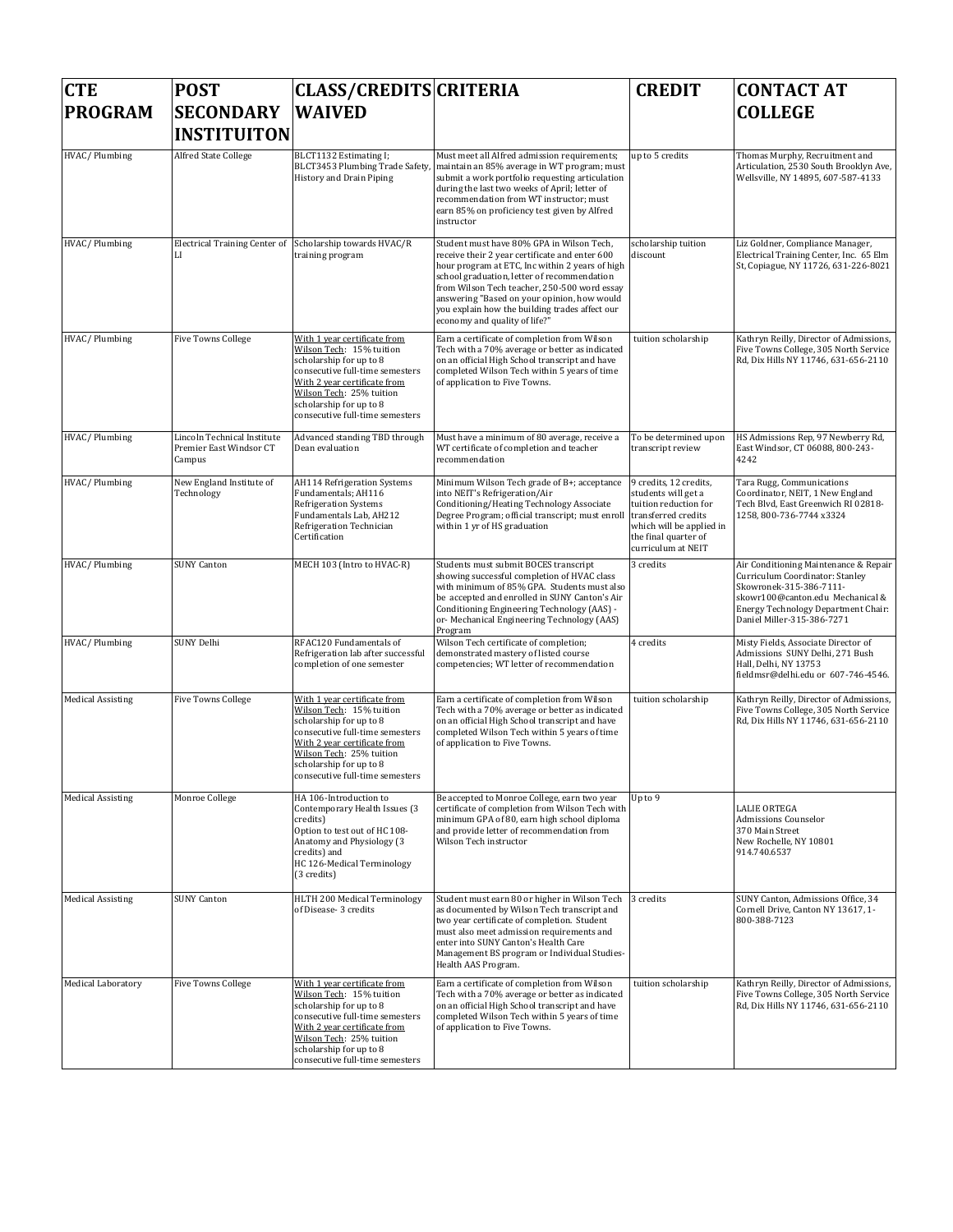| <b>CTE</b>                         | <b>POST</b>                                                                                           | <b>CLASS/CREDITS CRITERIA</b>                                                                                                                                                                                                                                                                              |                                                                                                                                                                                                                                                                                                                                                                                                                                                                                                                                                                                                                                                                           | <b>CREDIT</b>                                                                           | <b>CONTACT AT</b>                                                                                                                                                        |
|------------------------------------|-------------------------------------------------------------------------------------------------------|------------------------------------------------------------------------------------------------------------------------------------------------------------------------------------------------------------------------------------------------------------------------------------------------------------|---------------------------------------------------------------------------------------------------------------------------------------------------------------------------------------------------------------------------------------------------------------------------------------------------------------------------------------------------------------------------------------------------------------------------------------------------------------------------------------------------------------------------------------------------------------------------------------------------------------------------------------------------------------------------|-----------------------------------------------------------------------------------------|--------------------------------------------------------------------------------------------------------------------------------------------------------------------------|
| <b>PROGRAM</b>                     | <b>SECONDARY</b><br><b>INSTITUITON</b>                                                                | <b>WAIVED</b>                                                                                                                                                                                                                                                                                              |                                                                                                                                                                                                                                                                                                                                                                                                                                                                                                                                                                                                                                                                           |                                                                                         | <b>COLLEGE</b>                                                                                                                                                           |
| Medical Laboratory                 | <b>SUNY Canton</b>                                                                                    | HLTH 200 Medical Terminology<br>of Disease- 3 credits                                                                                                                                                                                                                                                      | Student must earn 80 or higher in Wilson Tech<br>as documented by Wilson Tech transcript and<br>two year certificate of completion. Student<br>must also meet admission requirements and<br>enter into SUNY Canton's Health Care<br>Management BS program or Individual Studies-<br>Health AAS Program.                                                                                                                                                                                                                                                                                                                                                                   | 3 credits                                                                               | SUNY Canton, Admissions Office, 34<br>Cornell Drive, Canton NY 13617, 1-<br>800-388-7123                                                                                 |
| Physical Therapy Aide              | <b>Five Towns College</b>                                                                             | With 1 year certificate from<br>Wilson Tech: 15% tuition<br>scholarship for up to 8<br>consecutive full-time semesters<br>With 2 year certificate from<br>Wilson Tech: 25% tuition<br>scholarship for up to 8<br>consecutive full-time semesters                                                           | Earn a certificate of completion from Wilson<br>Tech with a 70% average or better as indicated<br>on an official High School transcript and have<br>completed Wilson Tech within 5 years of time<br>of application to Five Towns.                                                                                                                                                                                                                                                                                                                                                                                                                                         | tuition scholarship                                                                     | Kathryn Reilly, Director of Admissions,<br>Five Towns College, 305 North Service<br>Rd, Dix Hills NY 11746, 631-656-2110                                                 |
| Physical Therapy Aide              | Herkimer County<br><b>Community College</b>                                                           | Required pre-requisite of 15<br>hours clinical observation will be<br>waived for entrance into AAS<br>Physical Therapy Assistant<br>degree. All other entrance<br>requirements must still be met.                                                                                                          | Minimum grade of B and Instructor letter of<br>recommendation                                                                                                                                                                                                                                                                                                                                                                                                                                                                                                                                                                                                             | Pre-Requisite                                                                           | Mr. Michale Oriolo<br>Dean<br>of Academic Affairs 100 Reservoir Rd<br>Herkimer, NY 13350<br>315-866-0300 x8263                                                           |
| Physical Therapy Aide              | Nassau Community College                                                                              | Nassau Community college will<br>set aside seats for two Wilson<br>Tech graduates who meet criteria.<br>Additional students are<br>encouraged to apply as well.                                                                                                                                            | Graduate Wilson Tech Physical Therapy Aide<br>program with a 90 or higher within 18 months<br>of entering college. Meet all admission<br>requirements for Nassau Community College's<br>Physical Therapist Assistant Program.<br>Complete AHS 131-Anatomy and Physiology<br>with a grade of C+ or better prior to beginning<br>Physical Therapist. Complete English<br>Composition ENG 101 and at least 3 additional<br>credits front he following college courses:<br>English Composition II, Intro to Psychology,<br>Intro to Allied Health Sciences, mathematics<br>elective and humanities elective with GPA of 3.0<br>or higher. Complete application by January 15. | Priority Admission to<br>competitive program                                            | William O'Keefe<br>Program<br>Director<br>Physical Therapist<br>Assistant Program, Nassau Community<br>College, 1 Education Drive, Garden City<br>NY 11530, 516-572-9640 |
| Physical Therapy Aide              | <b>SUNY Canton</b>                                                                                    | Students will be considered for 3<br>bonus points on their Admission<br>Rubric to the Physical Therapy<br>Assistant A.A.S. Program. The 3<br>bonus points would be for<br>completion of 20 hours of<br>professional observation.                                                                           | Students must be applying to Physical<br>Therapist Assistant A.A.S. Program. Student<br>must show Wilson Tech 2 year certificate of<br>completion and minimum of 85 GPA on<br>transcript. Admission is not guaranteed,<br>student must still meet all admission criteria.                                                                                                                                                                                                                                                                                                                                                                                                 | Advantage in Admission<br>Process                                                       | Deborah S. Molnar, PTA Program<br>Director, 315-386-7394,<br>molnard@canton.edu                                                                                          |
| Professional Health<br>Careers     | <b>Five Towns College</b>                                                                             | With 1 year certificate from<br>Wilson Tech: 15% tuition<br>scholarship for up to 8<br>consecutive full-time semesters<br>With 2 year certificate from<br>Wilson Tech: 25% tuition<br>scholarship for up to 8<br>consecutive full-time semesters                                                           | Earn a certificate of completion from Wilson<br>Tech with a 70% average or better as indicated<br>on an official High School transcript and have<br>completed Wilson Tech within 5 years of time<br>of application to Five Towns.                                                                                                                                                                                                                                                                                                                                                                                                                                         | tuition scholarship                                                                     | Kathryn Reilly, Director of Admissions,<br>Five Towns College, 305 North Service<br>Rd, Dix Hills NY 11746, 631-656-2110                                                 |
| Professional Health<br>Careers     | Western Suffolk BOCES:<br>LPN, Surgical Technology,<br>Radiologic Technology or<br>Sonography Program | One entrance exam for a reduced<br>charge of \$75 for LPN,<br>Radiological Tech, Surg Tech, and<br>Sono. Application fee of \$60<br>waived. Ability to apply for a<br>Career Pathway Scholarship.<br>Tuition adjustment for waiver of<br>Comm. And Study Skills portion of<br>LPN and Surg Tech curriculum | Successful completion of PHC course; WT letter Eligibility determined by RoseMary Nagler, Assistant Principal<br>of recommendation. Career Pathway<br>Scholarship Application.                                                                                                                                                                                                                                                                                                                                                                                                                                                                                            | tuition waiver<br>determined based on<br>amount of tuition at time<br>of program entry. | Health Office: amount of lof Health Careers, 152 Laurel Hill Rd.<br>Northport NY 11768, 631-261-3600                                                                     |
| Photography and Digital<br>Imaging | <b>Five Towns College</b>                                                                             | With 1 year certificate from<br>Wilson Tech: 15% tuition<br>scholarship for up to 8<br>consecutive full-time semesters<br>With 2 year certificate from<br>Wilson Tech: 25% tuition<br>scholarship for up to 8<br>consecutive full-time semesters                                                           | Earn a certificate of completion from Wilson<br>Tech with a 70% average or better as indicated<br>on an official High School transcript and have<br>completed Wilson Tech within 5 years of time<br>of application to Five Towns.                                                                                                                                                                                                                                                                                                                                                                                                                                         | tuition scholarship                                                                     | Kathryn Reilly, Director of Admissions,<br>Five Towns College, 305 North Service<br>Rd, Dix Hills NY 11746, 631-656-2110                                                 |
| Photography and Digital<br>Imaging | <b>Five Towns College</b>                                                                             | With 1 year certificate from<br>Wilson Tech: 15% tuition<br>scholarship for up to 8<br>consecutive full-time semesters<br>and an Elective and With 2 year<br>certificate from Wilson Tech:<br>25% tuition scholarship for up to<br>8 consecutive full-time semesters<br>and VID 145 Digital Photography    | Earn a certificate of completion from Wilson<br>Tech with a 70% average or better as indicated<br>on an official High School transcript and have<br>completed Wilson Tech within 5 years of time<br>of application to Five Towns. Advanced<br>standing credits must be applicable towards<br>degree program chosen                                                                                                                                                                                                                                                                                                                                                        | up to 6 credits and<br>tuition scholarship                                              | Kathryn Reilly, Director of Admissions,<br>Five Towns College, 305 North Service<br>Rd, Dix Hills NY 11746, 631-656-2110                                                 |